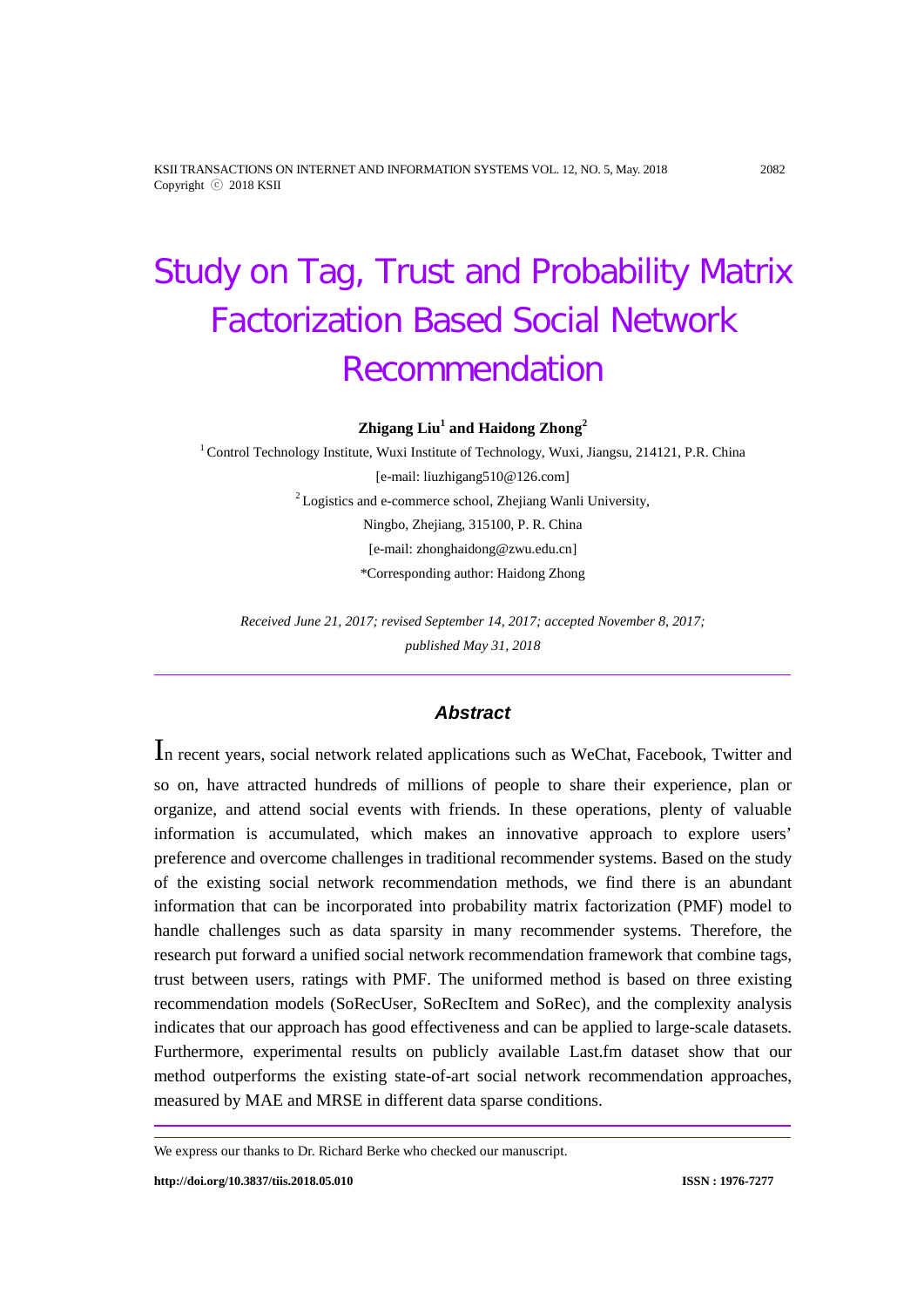**Keywords:** Social network recommendation, Social tag, Social trust, Probability matrix factorization

# **1 Introduction**

**W**ith the widespread usage of Web 2.0 technology, more and more tags are applied to annotate resources such as a web page, a blog post or an image, with a set of keywords that the participants can define at will. These keywords play an important role in navigating and information retrieving [1]. Meanwhile tag based recommendation attracts much attention of researchers all over the world to improve the efficiency or solve challenges in traditional recommender technologies such as collaborative filtering, content-based filtering and hybrid recommendation. Wu L. et al. incorporated user-tag and item-tag interaction matrixes and proposed a two-stage recommendation framework, namely, NHPMF (Neighborhood-aware Probabilistic Matrix Factorization) model to improve recommendation accuracy [2]. Zhou T. C. et al. put forward a uniformed recommender framework (TagRec), based on probabilistic matrix factorization by utilizing both users' tags information and rating knowledge [3]. In [4], SoRecUser model was put forward to associate rating information with tag information by sharing user latent feature vector, and SoRecItem method was proposed to combine rating information with item information by sharing item latent feature vector.

In recent years, the enormous popularity of social network applications like Facebook, WeChat and Twitter, have provided a new way to communicate, collaborate and share information. Nowadays, social networks related applications have changed our everyday experience. Moreore and more people are incline to spread message by means of multitudinous social media platforms [5, 6]. This sprouts a great number of new application domains, and many traditional applications extend their social network compatibility. Social network based recommendation (SNR) is undoubtedly belongs to the latter case, which makes recommendations for a target user based on ratings of the individuals that have direct or indirect social relationships with the user [7]. Many existing recommendation methods can be extended by incorporating the interaction among users into them to meet the feature of social networks. However, recent studies show that social networks are highly dynamic, growing and changing very quickly [8]. Therefore, SNR still suffers data sparsity and other problems caused by the particularity of social networks.

To improve accuracy and effectiveness in SNR, many scholars put a lot of effort into social trust and social tag based recommendation. For example, Jamali M. et al. proposed a matrix factorization based model (SocialMF) for recommendation in social networks, which incorporate social network trust propagation mechanism [9]; Aiming at modeling the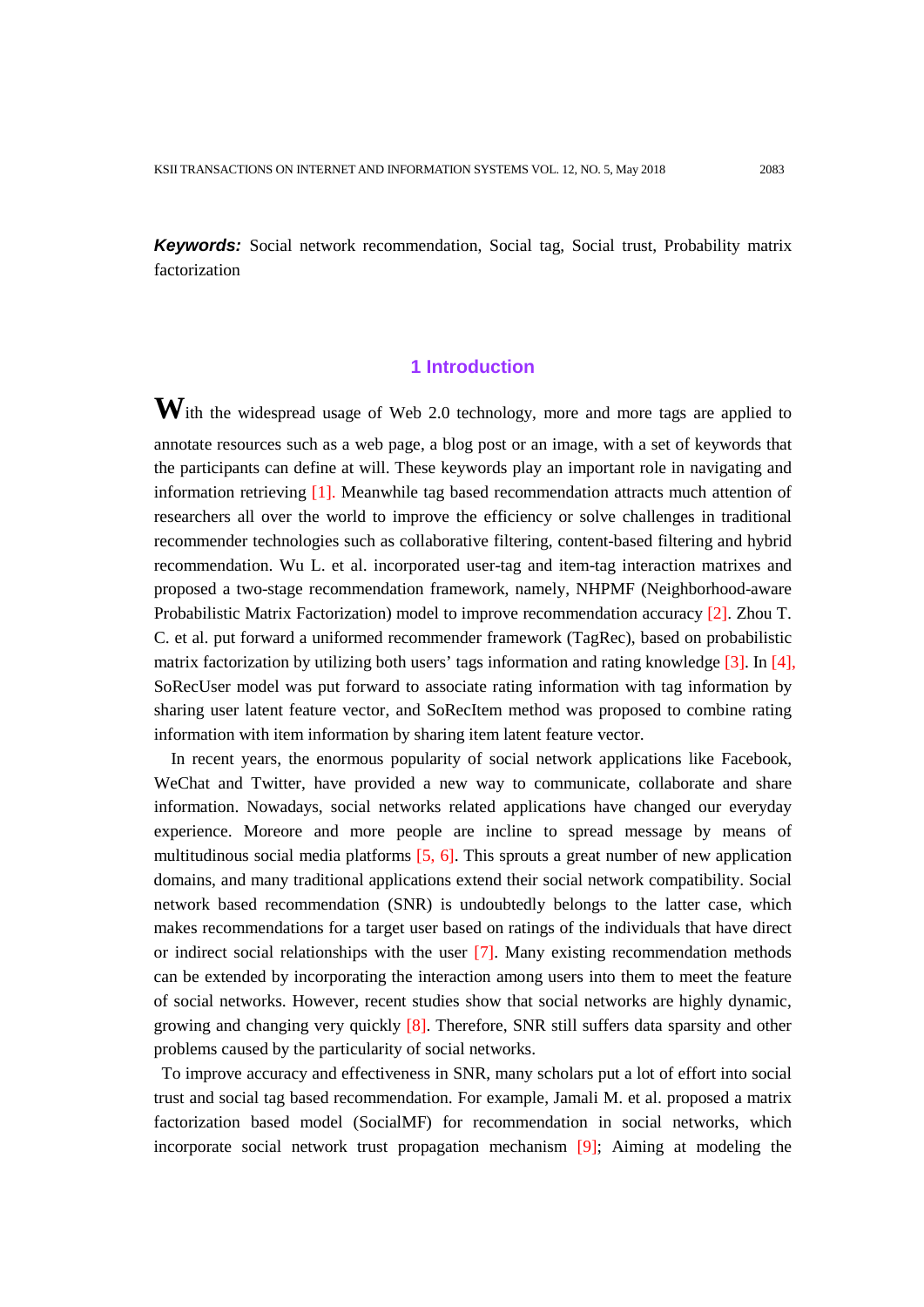particularity of social network systems more accurately and realistically, Ma H. et al. put forward a recommendation with social trust ensemble (RSTE) approach, which naturally fuses users' tastes and their trusted friends' favors together [7]; Zhou T. C. et al. deemed rating activity and tagging activity play an important role in revealing individuals' opinions and put forward a recommender method by fusing users' tagging information and rating information together [3]. However, most the existing methods cannot performance very well in sparse data condition. The reseach goes into the existing studies and find that multi-dimension data fusion is an efficient way to overcome the challenge in SNR. Therefore, we propose a unified social network recommendation framework that incorporate three famous recommendation models (SoRecUser, SoRecItem and SoRec) and PMF. Our contributions are twofold. First, aim at using aviailable knowledge (tag, rating and trust) jointly in social network applications to make accuate recommendations. Second, based on the properties of PMF, we put forward a unified recommendation framework to slove challeges such data sparity in traditional recommendation systems.

The remainder of the paper article is organized as follows: the basic concepts of the social tag, social trust, PMF and social network recommendation related literals are reviewed in section 2. Detailed idea of the proposed unified social network recommendation framework is explained in Section 3, experiments on public available social network data and the results analysis are conducted in Section 4. Finally, we conclude the paper and present some directions for future work in Section 5.

#### **2 Literal Review**

## **2.1 Social Tag**

The emergence of online social platforms, on the one hand have greatly changed the way we communicate, but on the other hand, they have made more and more crucial information overload problem. Tag technology is deemed as an efficient method to overcome the challenge, because it provides descriptive annotations or keywords to compress information. This enables users to bookmark preferred web pages and network resources (such as pictures, videos, music, blogs, etc.), which are convenient for later information retrieval and fast lookup [10, 11]. Moreover, the usage of tag technology gives birth to a new way for researchers to explore individual's preference and the features of items from social relationships between the users with the help of social tagging systems [1, 12].

Although tags are wildly used, their functions in online systems is rather different: they can usually be defined to associate with any free word relevant to the tagged item which is often not organized into a pre-defined hierarchy of categories or subcategories [13, 14]. Based on users' motivation or semantic of tags, they can be divided into four categories: standard tags, machine tags, action tags and reactive tags [15-17].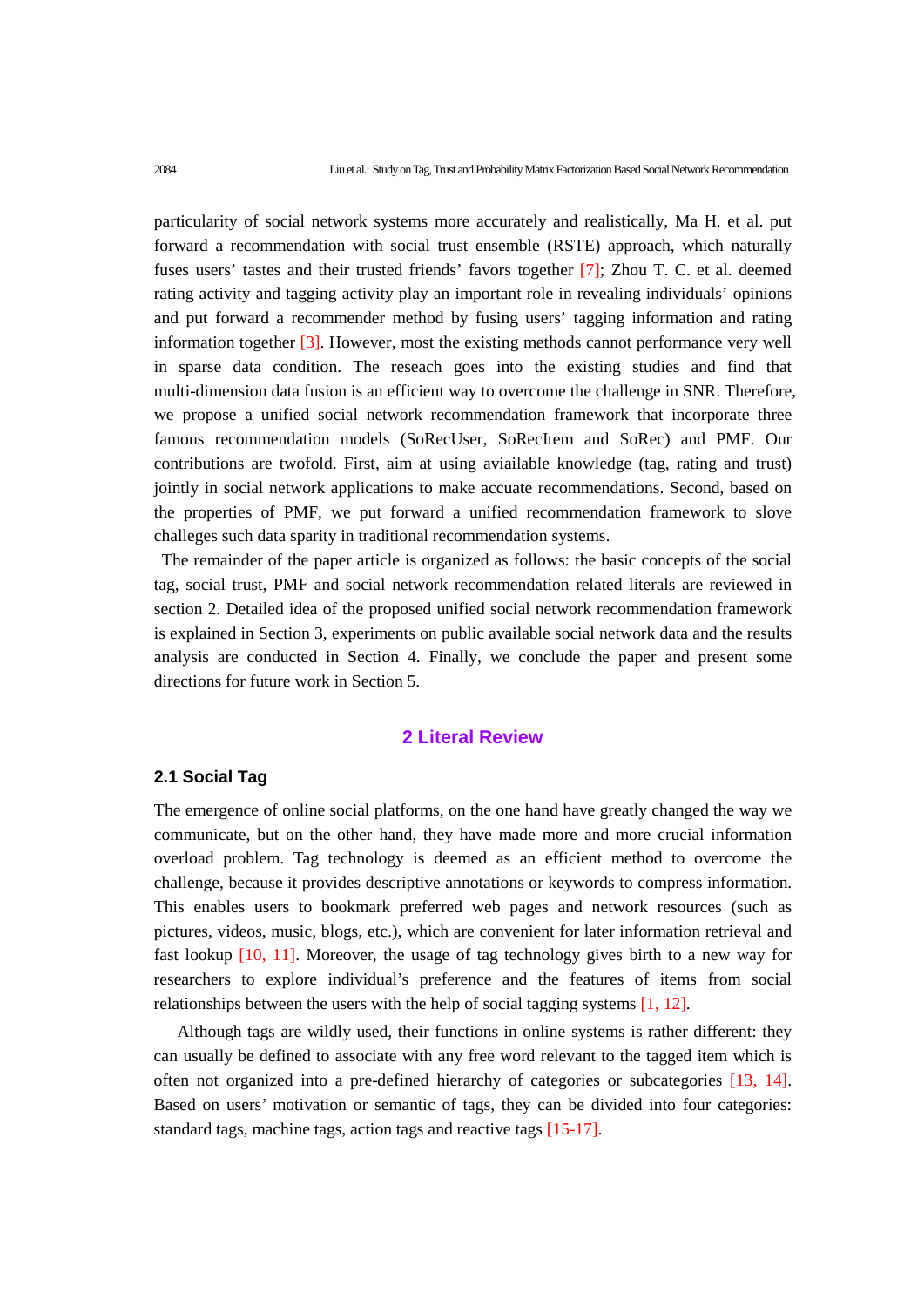**Standard tags:** they are defined from the view point of users' descriptive intend. This kind of tags are most commonly used by many tagging sites at present. They can be applied with a broad range of purposes, and all tags are handled in the same way no matter what intends and extra supports are provided from the tagging sites, except for search and classification [17].

**Machine Tags:** they are specially designed for machines and structured in machine readable format. The description contains meta information of the resource such as upload date, geographical coordinates, etc. Usually, machine tags are described by a triplet: *<namespace, property, value>*, and users can define them according to the provided syntax [18].

**Action Tags:** they are machine oriented prescriptive tags, with their operations set by the websites. For instance, action tags available in Delicious offer a "for: User" action tag. Action tags annotate resources as any other tags, so they can be used to organize or locate useful resources. Besides the resource being tagged, additional parameters can be provided using the ":" notation.

**Reactive Tags**: they are used to annotate user's intentions on the resource being tagged [16, 19], for example "toDo", "toRead", "toDownload", etc. Some surveys identify this kind of tags as user provided prescriptive tags, however, no way exits to automate these actions. Additionally, these behaviors tend to surpass the tagging sites to impact other device or operations (e.g. the printer, your to-do list, etc.), and might affect other users.

#### **2.2 Social Trust**

Trust is usually recognized as meaningful social relationships between individuals and of ubiquitous importance to people. A great many researchers have studied it from many disciplines, including computer science, cognitive sciences, sociology, economics, and psychology to explore what is trust, however, they have difficulty in finding an exact definition [20]. From a mental attitude, trust was defined as "a complex attitude of an agent x towards another agent y about the behavior/action relevant for the result (goal)  $q''$  or "the mental counter-part of delegation" [21]. Granovetter M. considered trust as a king of interpersonal different construct procedure [22], while Hosmer L. T. held the opinion that trust was a cognitive process and could be impacted by many factors such as confidence in another's goals or purposes, or the perceived sincerity of another's word [23]. Wei Z. proposed a web of trust notion to represent users' relations and trust relationship of mutual interdependence in social network [24]. Overall, existing definitions of trust generally imply it is a belief that one party is willing to believe or depend on the actions of another party. In addition, four attributes of trust, transitivity, subjective and asymmetric, context dependent and dynamic, are intensively discussed in the existing literatures [25, 26].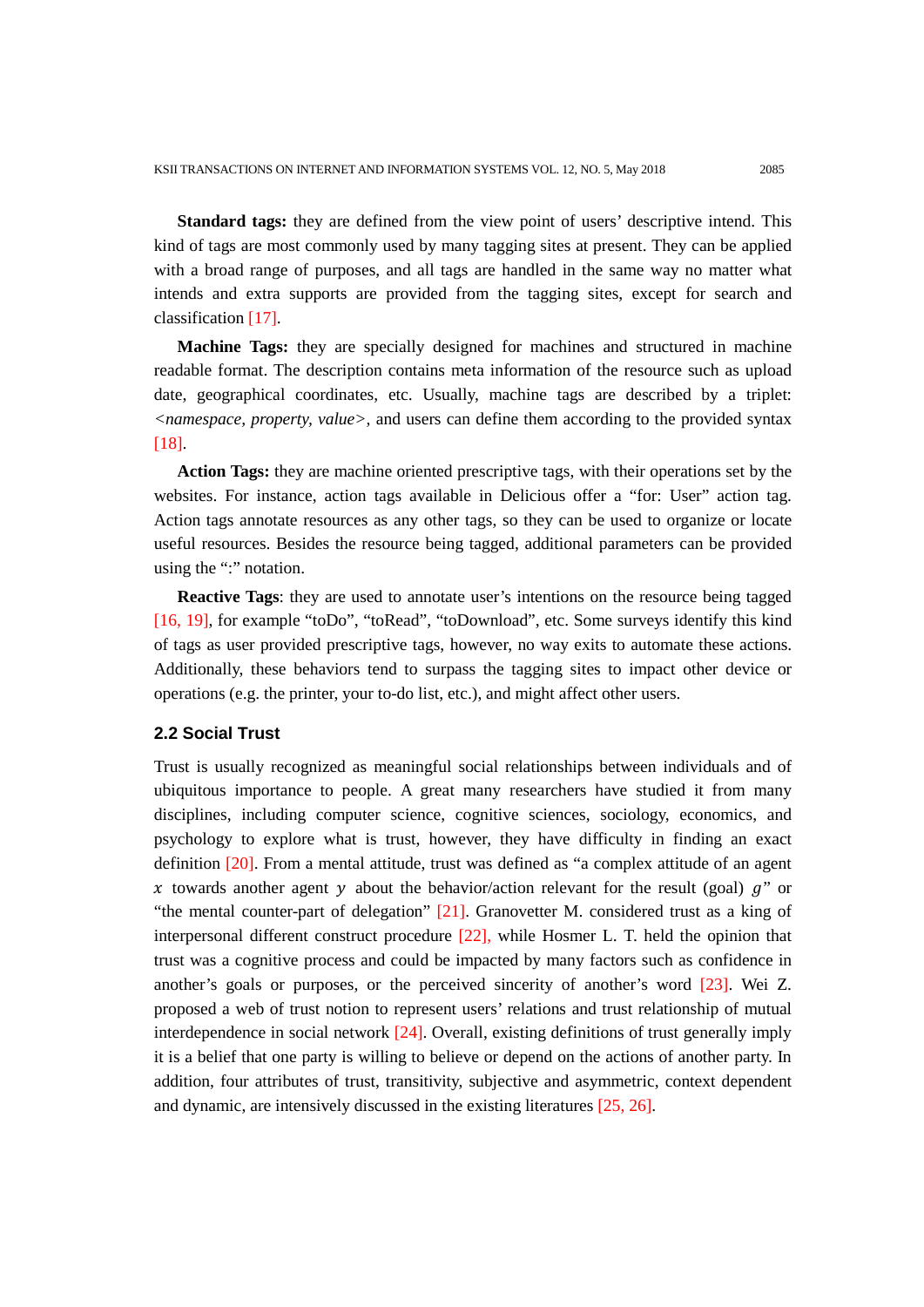#### **2.3 Probability Matrix Factorization**

PMF is deemed as one of the most famous Matrix Factorization models in collaborative filtering [27, 28]. It defines the conditional distribution over the observed ratings as:

$$
p(R|U, V, \sigma^2) = \prod_{i=1}^{N} \prod_{j=1}^{M} [\mathcal{N}(R_{ij}|U_i^T V_j, \sigma^2)]^{I_{ij}}
$$
 (2-1)

where *M* is movie matrix, *N* is user matrix,  $R_{ij}$  is rating matrix with integer rating values,  $U_i$  and  $V_j$  are user-specific and movie-specific latent feature vectors respectively;  $\mathcal{N}(x|\mu, \sigma^2)$  is probability density function of the Gaussian distribution with mean  $\mu$  and variance  $\sigma^2$ ;  $I_{ij}$  is the indicator function, with the value equals to 1 if user *i* rated movie *j*, and otherwise 0. Two zero-mean spherical Gaussian priors can be placed on the following user latent feature vector and movie latent feature vector.

$$
p(U|\sigma_U^2) = \prod_{i=1}^N \mathcal{N}(U_i|0, \sigma_U^2 I)
$$
 (2-2)

$$
p(V|\sigma_V^2) = \prod_{j=1}^M \mathcal{N}(V_j|0, \sigma_V^2 I)
$$
 (2-3)

Log function of posterior distribution over the two latent feature vectors can be represented as:

$$
lnp(U, V | R, \sigma^2, \sigma_V^2, \sigma_U^2)
$$
  
=  $-\frac{1}{2\sigma^2} \sum_{i=1}^N \sum_{j=1}^M I_{ij} (R_{ij} - U_i^T V_j)^2 - \frac{1}{2\sigma_U^2} \sum_{i=1}^N U_i^T U_i - \frac{1}{2\sigma_V^2} \sum_{j=1}^N V_j^T V_j$   
 $-\frac{1}{2} \left( \left( \sum_{i=1}^N \sum_{j=1}^M I_{ij} \right) ln\sigma^2 + N D ln\sigma_U^2 + M D ln\sigma_V^2 \right)$   
+  $P$   
- 4) (2

where  $P$  is a constant. Maximized form of formula (2-4) with hyper-parameters fixed is equal to the following objective function:

$$
\frac{1}{2}\sum_{i=1}^{N}\sum_{j=1}^{M}I_{ij}(R_{ij}-U_{i}^{T}V_{j})^{2}+\frac{\lambda_{U}}{2}\sum_{i=1}^{N}\|U_{i}\|_{F}^{2}+\frac{\lambda_{V}}{2}\sum_{j=1}^{M}\|V_{j}\|_{F}^{2}
$$
(2-5)

where  $\lambda_U = \frac{\sigma^2}{\sigma_U^2}$ ,  $\lambda_V = \frac{\sigma^2}{\sigma_V^2}$  and  $||\cdot||_F^2$  represents the Frobenius norm.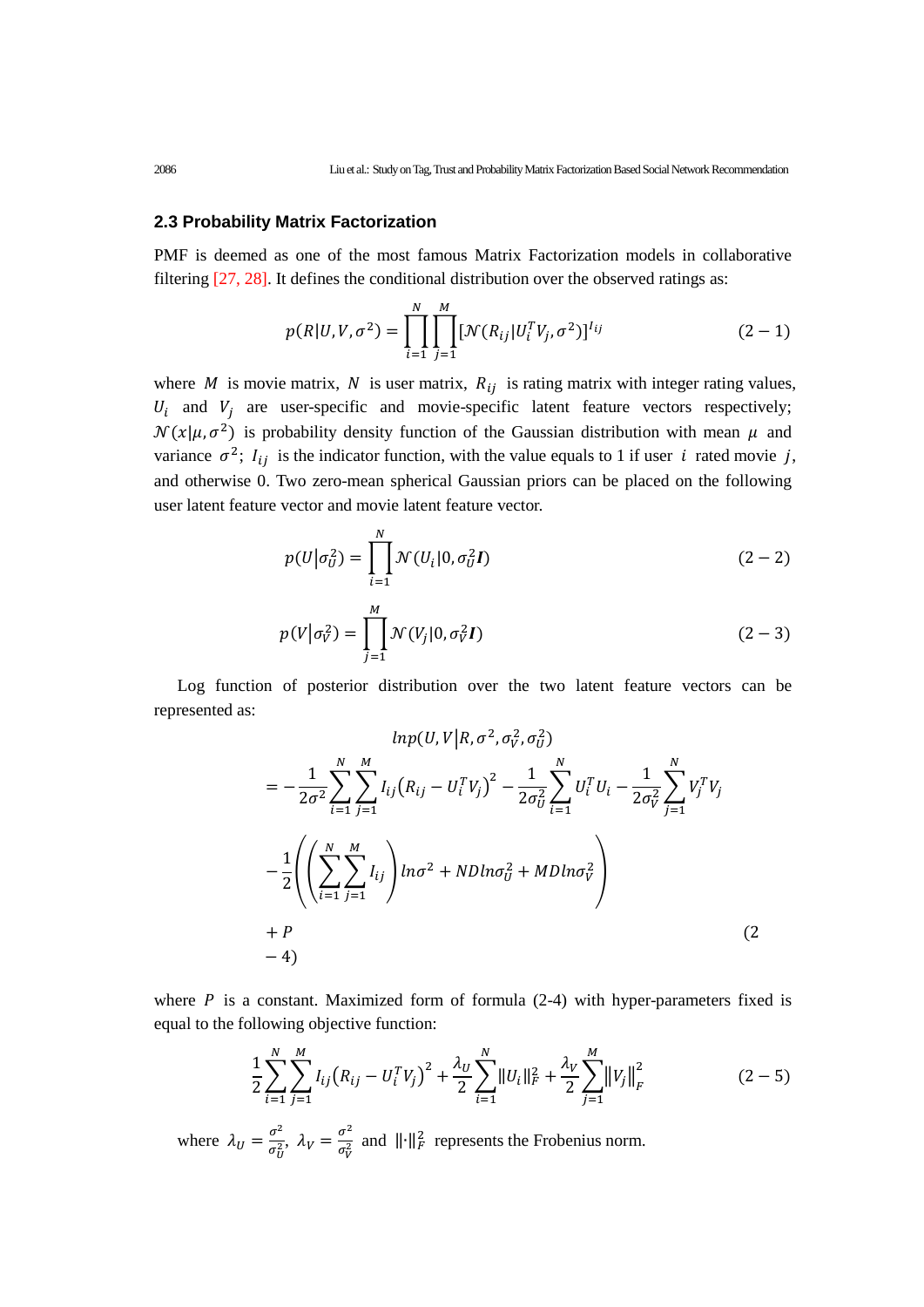#### **2.4 Social Network Recommendation**

SNR is considered as one of the most promising research directions in recommendation system that targets at the social media domain. It focuses on dealing with information overload challenge by combining many new types of data such as tags and explicit online relationships that is related to social network particularity with the existing traditional recommender approaches [29]. Social network has obvious advantages in describing the relation between many information agents, like individuals, groups and other computers. Therefore, SNR is expected to overcome many difficulties, for example data sparsity and cold start exist in traditional recommender systems.

According to the formalized definition of traditional recommendation systems, SNR can be defined as [30]

$$
\forall u_x \in U, I^* = \arg max_{i \in I} \left( \mu_i + a\mu(u_x, i) + \beta \frac{1}{|Y|} \sum_{y}^{Y} \mu(u_y, i) \right) \tag{2-6}
$$

where  $I^*$  is the recommended items for the target user according to ratings, maximum utility and individual's preference; U is user set, I is item set,  $i \in I$ ,  $M = |U|$ ,  $N = |I|$ and  $G = (g_{ij})_{M \times N}$  denotes relationship matrix of all users; the mapping  $\mu: U \times I \rightarrow R$  is an evaluation function for the recommended results;  $Y = \{u_y | u_y \in U, x \neq y, g_{xy} \neq z\}$  $0, g_{xx} \in G$ ,  $\forall \alpha, \beta \in [0,1], \alpha + \beta = 1$  and  $\mu_i$  is a bias variable that represents popular reputation degree of item  $i$  in all users.

Generally, SNR falls into collaborative filtering, content-based filtering and hybrid recommendation, and most of the existing social network recommendation methods are based on friendship and other social information fused collaborative filtering [31-34]. In recent years, with the widespread use of social network applications, a variety of famous recommendation models such as social graph based recommendation method, matrix factorization based recommendation model and factor decomposition machine model are proposed successively [35].

#### **3 Unified Social Network Recommendation Framework**

The proposed unified social network recommendation approach is based three existing recommendation models, namely, SoRecUser, SoRecItem and SoRec. Here we explain the general principle of them first and then introduce the unified social network recommendation framework, which incorporates tags, trust between users, ratings and PMF technology. To facilitate our discussions, Tab. 3-1 lists all the terms and notations that employed in the reminder of this paper.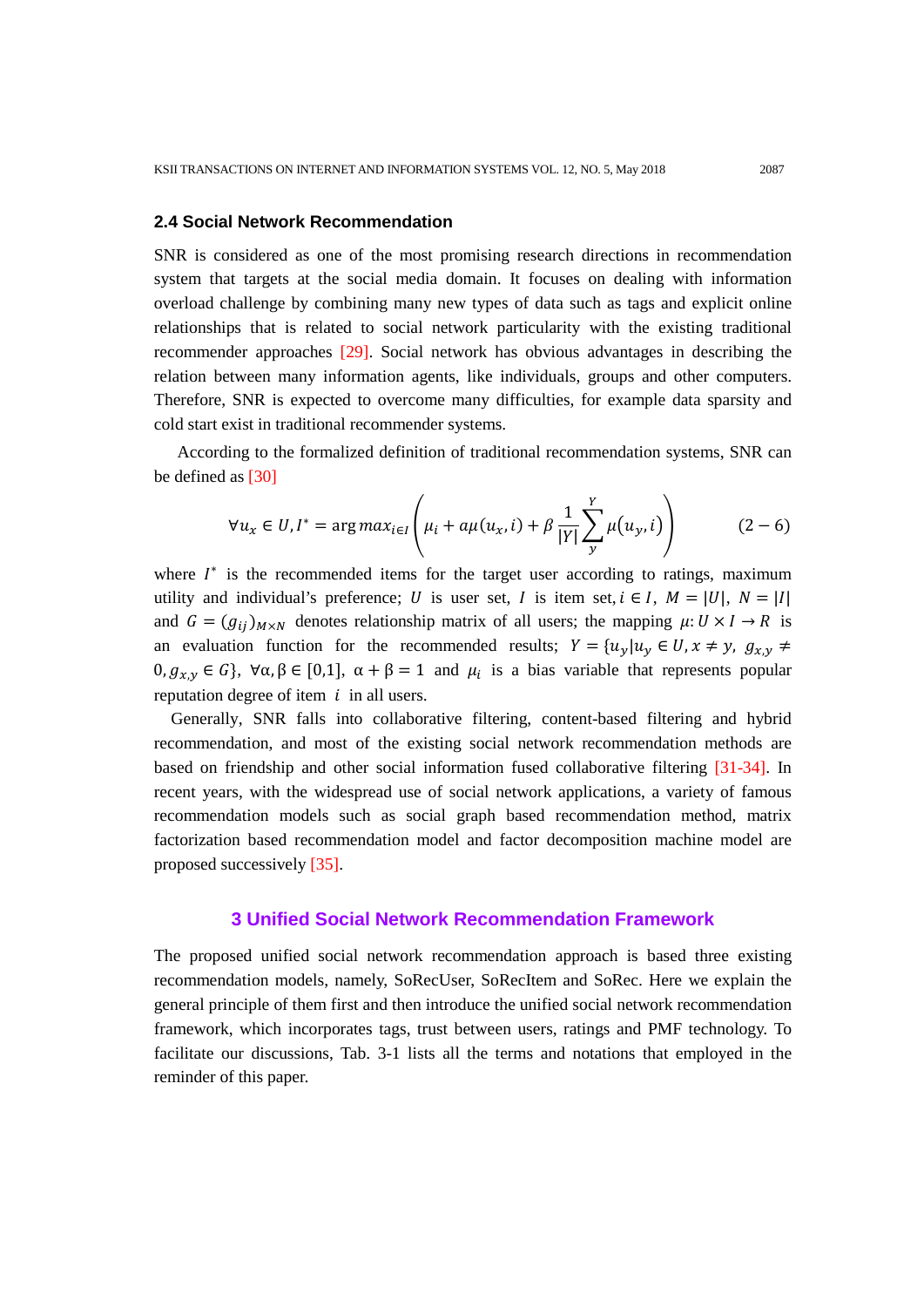| <b>Notation</b>    | Description                                  |
|--------------------|----------------------------------------------|
| M, N, Q            | Number of users, items and tags respectively |
| F                  | Dimension of latent feature                  |
| $U_{M*F}$          | $M*F$ dimension user latent feature vector   |
| $V_{N*F}$          | $N^*F$ dimension item latent feature vector  |
| $Z_{M*F}$          | $M^*F$ dimension trust latent feature vector |
| $T_{Q*F}$          | $Q^*F$ dimension tag latent feature vector   |
| $R_{ij}$           | Rating of $U_i$ on item $V_i$                |
| $F_{ik}$           | Tag number that $U_i$ mark $T_k$             |
| $G_{ik}$           | Number of tags that $V_i$ marked as $T_k$    |
| $c_{il}$           | Trust degree between $U_i$ and $Z_i$         |
| $\widehat{R_{11}}$ | Predicted rating of $U_i$ on item $V_i$      |

**Table 3-1.** Notations throughout this paper

## **3.1 Social Tag Based User Model**

With reference to the analysis in  $[4]$ , conditional probability distribution function of user  $U_i$ mark tag  $T_k$  can be estimated as

$$
p(F|U, T, \sigma_F^2) = \prod_{i=1}^M \prod_{k=1}^Q \mathbb{N}[(F_{ik}|g(U_i^T T_k), \sigma_F^2]^{I_{ik}^F}
$$
(3-1)

where  $I_{ik}^F$  is the indicator function.  $I_{ik}^F$  is set to 1 if  $U_i$  tag  $T_k$  for more than once, and 0 otherwise. The probability distribution of  $U$  and  $T$  can be calculated by the following equations:

$$
p(U|\sigma_U^2) = \prod_{i=1}^{M} \mathbb{N}(U_i|0, \sigma_U^2 I)
$$
 (3-2)

$$
p(T|\sigma_T^2) = \prod_{k=1}^{Q} \mathbb{N}(T_k|0, \sigma_T^2 I)
$$
 (3-3)

According to the Bayesian reference, posterior distribution of  $U$  and  $T$  can be calculated according to formula (3-4).

$$
p(U,T|F, \sigma_F^2, \sigma_U^2, \sigma_T^2) \propto p(F|U, T, \sigma_F^2) \times p(U|\sigma_U^2) \times p(T|\sigma_T^2)
$$
  
= 
$$
\prod_{i=1}^M \prod_{k=1}^Q \mathbb{N}[(F_{ik}|g(U_i^TT_k), \sigma_F^2]^{I_{ik}^F} \times \prod_{i=1}^M \mathbb{N}(U_i|0, \sigma_U^2 I)
$$
  

$$
\times \prod_{k=1}^Q \mathbb{N}(T_k|0, \sigma_T^2 I)
$$
 (3-4)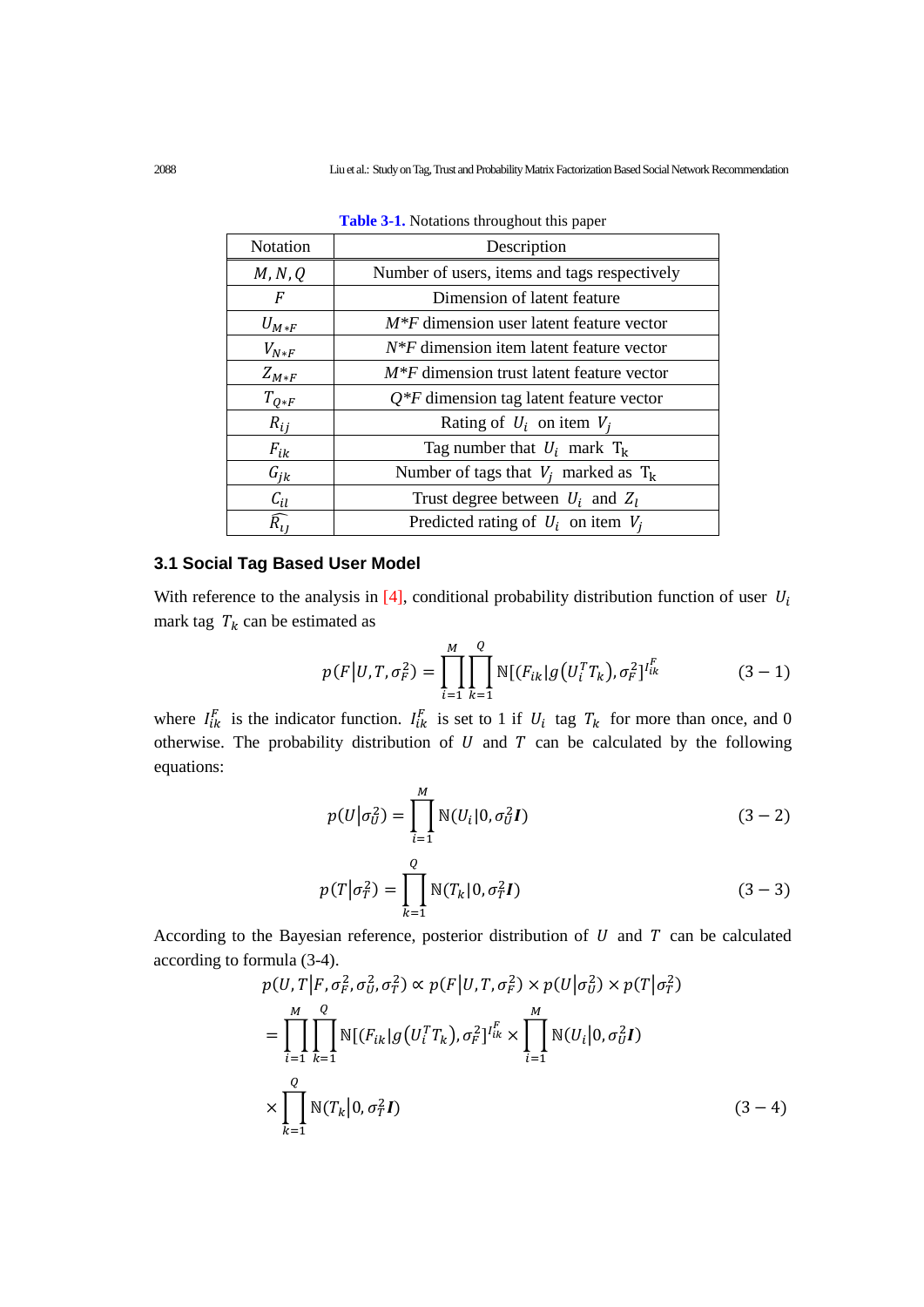

The probabilistic graph for the social tag based user model (SoRecUser) [4] can be described in **Fig. 3-1**.

## **3.2 Social tag Based Item Model**

Conditional probability distribution function for item  $V$  can be calculated as

$$
p(G|V, T, \sigma_G^2) = \prod_{j=1}^N \prod_{k=1}^Q \mathbb{N}[(G_{jk}|g(V_j^T T_k), \sigma_G^2]^{I_{jk}^G} \qquad (3-5)
$$

where  $I_{jk}^G$  is the indicator function, its value is 1 if item  $V_j$  is tagged by  $T_k$  for more than one time, and 0 otherwise. The probability distribution of  $V$  and  $T$  can be calculated by the following equations:

$$
p(V|\sigma_V^2) = \prod_{j=1}^N \mathbb{N}(V_j|0, \sigma_V^2 I)
$$
 (3-6)

$$
p(T|\sigma_T^2) = \prod_{k=1}^Q \mathbb{N}(T_k|0, \sigma_T^2 I)
$$
 (3-7)

According to the Bayesian reference, posterior distribution of  $V$  and  $T$  can be represented as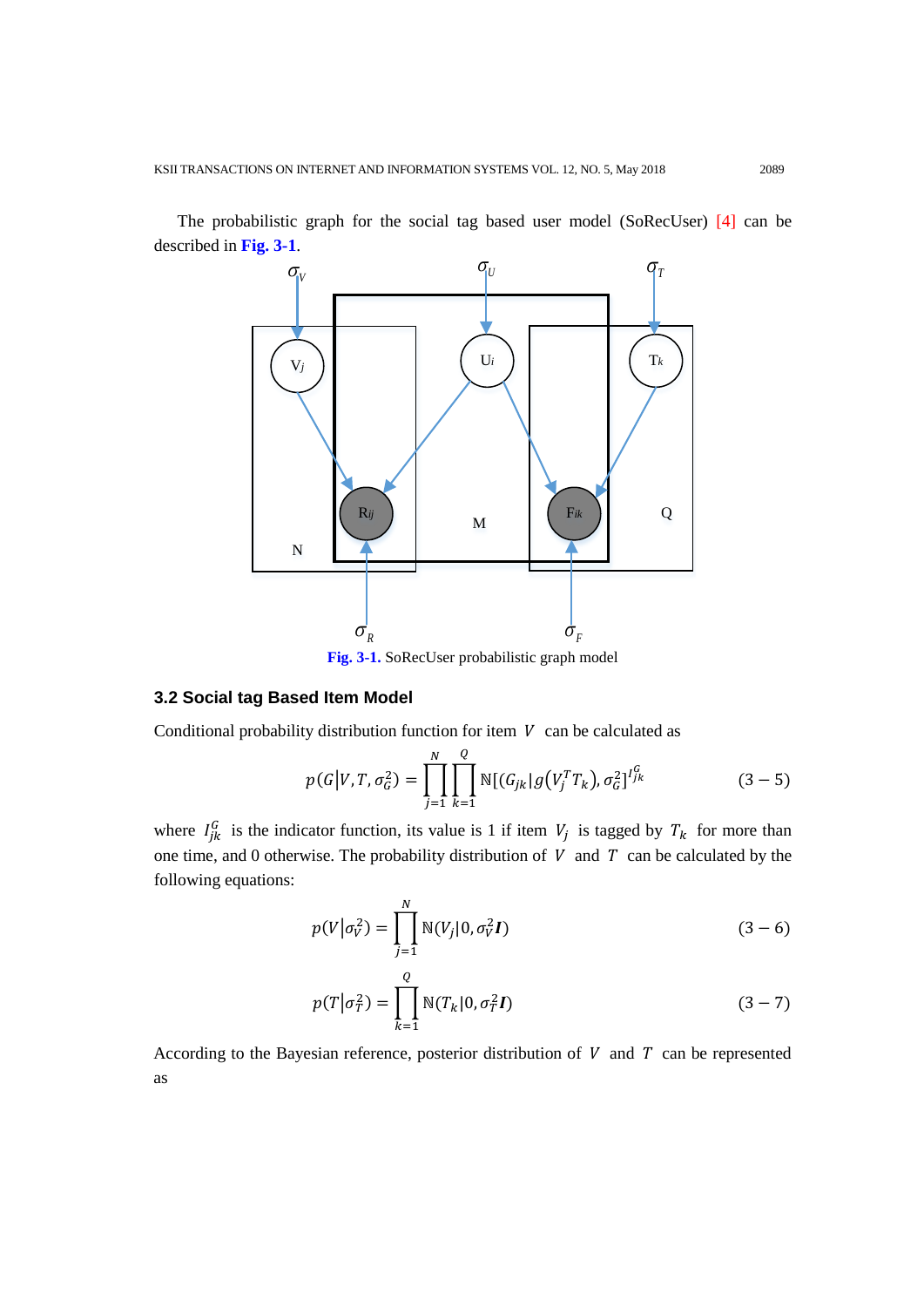$$
p(V, T | G, \sigma_G^2, \sigma_V^2, \sigma_T^2) \propto p(G | V, T, \sigma_G^2) \times p(V | \sigma_V^2) \times p(T | \sigma_T^2)
$$
  
= 
$$
\prod_{j=1}^N \prod_{k=1}^Q \mathbb{N}[(G_{jk} | g(V_j^T T_k), \sigma_G^2]^{I_{jk}^G} \times \prod_{j=1}^N \mathbb{N}(V_j | 0, \sigma_V^2 I)
$$
  

$$
\times \prod_{k=1}^Q \mathbb{N}(T_k | 0, \sigma_T^2 I)
$$
 (3-8)

And the probabilistic graph for the social tag based item model (SoRecItem) [4] can be described in **Fig. 3-2**.



## **3.3 Social Trust Based User Model**

Conditional probability distribution function of trust  $C_{il}$  between  $U_i$  and his (or her) friend  $Z_l$  can be calculated as

$$
p(C|U, Z, \sigma_C^2) = \prod_{i=1}^{M} \prod_{l=1}^{M} \mathbb{N}[(C_{il}|g(U_i^T Z_l), \sigma_C^2]^{U_i^C}]
$$
(3-9)

where  $I_{il}^C$  is the indicator function, its value is 1 if  $U_i$  and  $Z_i$  are friends, and 0 otherwise. The probability distribution of  $U$  and  $Z$  can be calculated by the following equations.

$$
p(U|\sigma_U^2) = \prod_{i=1}^{M} \mathbb{N}(U_i|0, \sigma_U^2 I)
$$
 (3-10)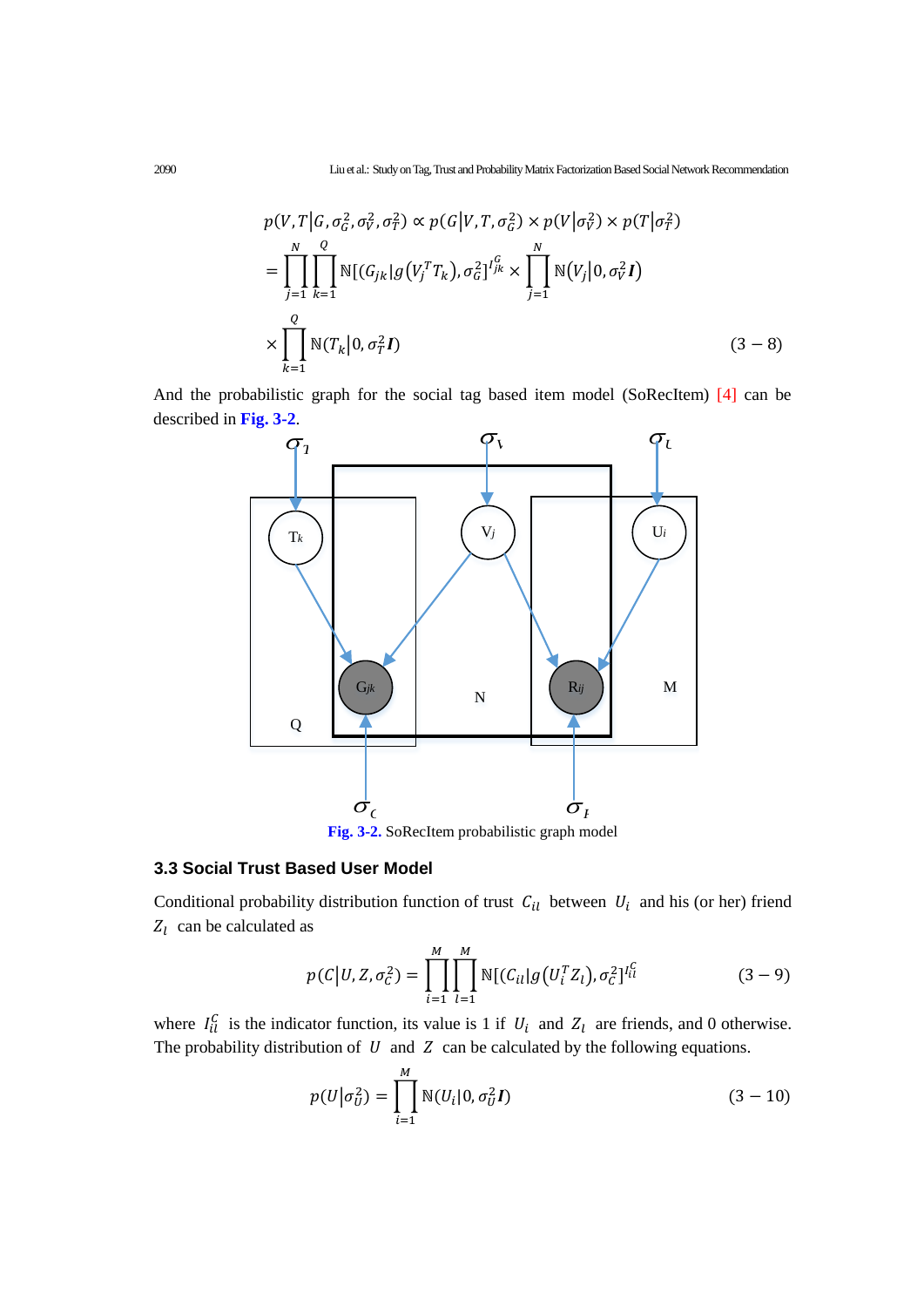$$
p(Z|\sigma_Z^2) = \prod_{l=1}^{M} \mathbb{N}(Z_l|0, \sigma_Z^2 I)
$$
 (3-11)

According to the Bayesian reference, posterior distribution of  $U$  and  $Z$  can be represented as

$$
p(U, Z|C, \sigma_C^2, \sigma_U^2, \sigma_Z^2) = p(C|U, Z, \sigma_C^2) \times p(U|\sigma_U^2) \times p(Z|\sigma_Z^2)
$$

$$
\propto \prod_{i=1}^M \prod_{l=1}^M \mathbb{N}[(C_{il}|g(U_l^T Z_l), \sigma_C^2]^{l_U^C}
$$

$$
\times \prod_{i=1}^M \mathbb{N}(U_i|0, \sigma_U^2 I) \times \prod_{l=1}^M \mathbb{N}(Z_l|0, \sigma_Z^2 I) \qquad (3-12)
$$

The probabilistic graph for the trust based user model (SoRec) [36] is shown in **Fig. 3-3**.



# **3.4 A Fusion Framework with Tag, Trust and Probability Matrix Factorization**

Based on the analysis of probability matrix factorization, social tag based user model, social tag based item model and social trust based user model, we make a fusion of all the approaches and put forward a unified social network recommendation framework, namely, STUIPMF. We get logarithm function of STUIPMF posterior probability distribution function as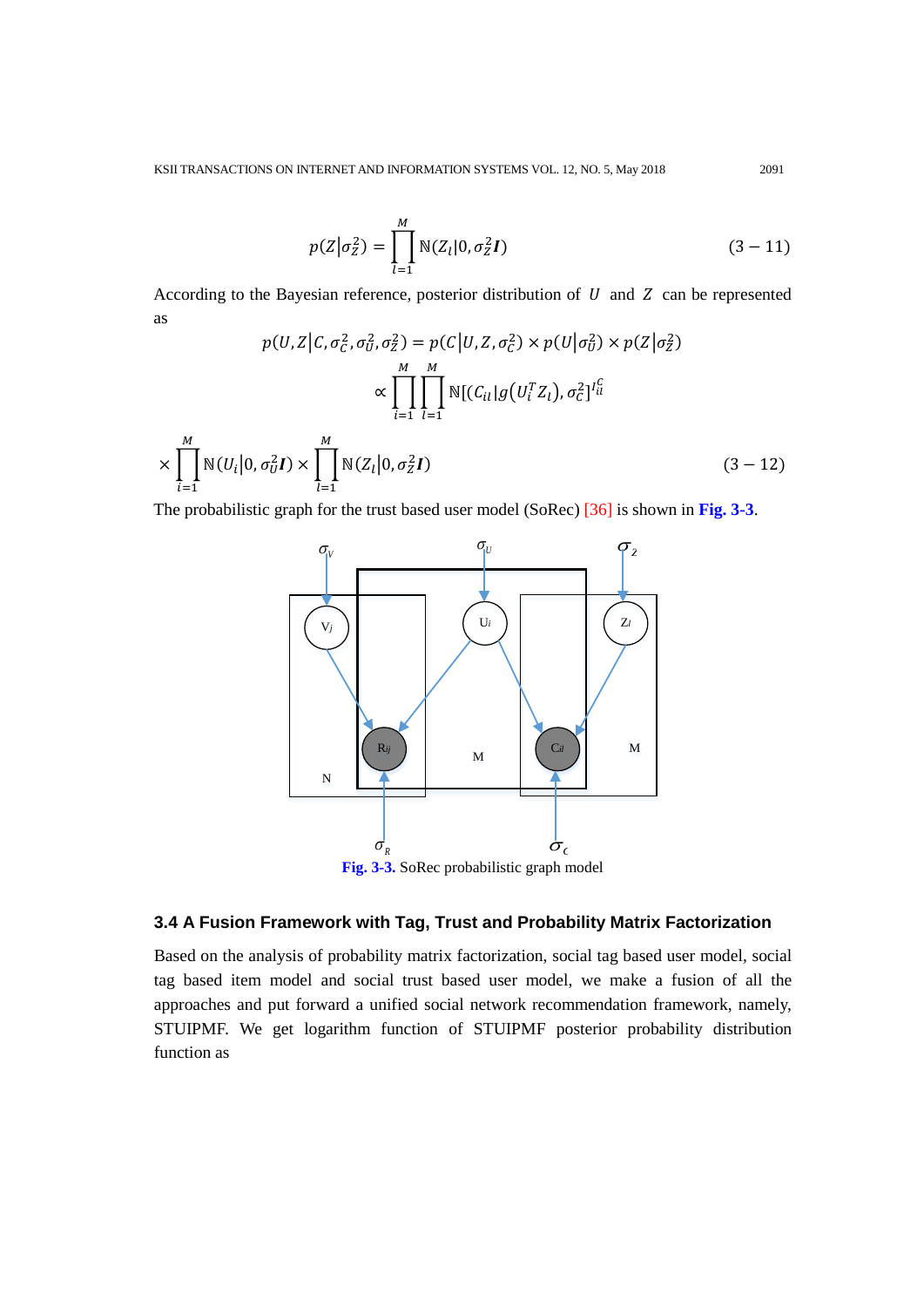$$
ln p(U, V, T, Z | R, F, G, C, \sigma_R^2, \sigma_F^2, \sigma_G^2, \sigma_G^2, \sigma_G^2, \sigma_T^2, \sigma_T^2, \sigma_Z^2)
$$
\n
$$
= -\frac{1}{2\sigma_R^2} \sum_{i=1}^M \sum_{j=1}^N I_{ij}^R (R_{ij} - g(U_i^T V_j))^2 - \frac{1}{2\sigma_F^2} \sum_{i=1}^M \sum_{k=1}^N I_{ik}^F (F_{ik} - g(U_i^T T_k))^2
$$
\n
$$
- \frac{1}{2\sigma_G^2} \sum_{j=1}^N \sum_{k=1}^Q I_{jk}^G (G_{jk} - g(V_j^T T_k))^2 - \frac{1}{2\sigma_C^2} \sum_{i=1}^M \sum_{l=1}^M I_{il}^G (C_{il} - g(U_i^T Z_l))^2
$$
\n
$$
- \frac{1}{2\sigma_U^2} \sum_{i=1}^M U_i^T U_i - \frac{1}{2\sigma_V^2} \sum_{j=1}^N V_j^T V_j - \frac{1}{2\sigma_T^2} \sum_{k=1}^Q T_k^T T_k - \frac{1}{2\sigma_Z^2} \sum_{l=1}^M Z_l^T Z_l
$$
\n
$$
- \frac{1}{2} \left( \sum_{i=1}^M \sum_{j=1}^N I_{ij}^R \right) ln \sigma_R^2 - \frac{1}{2} \left( \sum_{i=1}^M \sum_{k=1}^Q I_{ik}^F \right) ln \sigma_F^2 - \frac{1}{2} \left( \sum_{j=1}^N \sum_{k=1}^Q I_{jk}^G \right) ln \sigma_G^2
$$
\n
$$
- \frac{1}{2} \left( \sum_{i=1}^M \sum_{l=1}^M I_{il}^C \right) ln \sigma_C^2 - \frac{1}{2} (M \times F) ln \sigma_U^2 - \frac{1}{2} (N \times F) ln \sigma_V^2
$$
\n
$$
- \frac{1}{2} (M \times F) ln \sigma_Z^2 - \frac{1}{2} (Q \times F) ln \sigma_T^2
$$
\n
$$
(3 - 13)
$$

where  $C$  is an independent constant parameter. Maximum equation of  $(3-13)$  equals to the following minimization equation:

$$
\mathcal{L}(U, V, T, Z, R, F, G, C)
$$
\n
$$
= \frac{1}{2} \sum_{i=1}^{M} \sum_{j=1}^{N} I_{ij}^{R} (R_{ij} - g(U_{i}^{T}V_{j}))^{2} + \frac{\lambda_{F}}{2} \sum_{i=1}^{M} \sum_{k=1}^{Q} I_{ik}^{F} (F_{ik} - g(U_{i}^{T}T_{k}))^{2}
$$
\n
$$
+ \frac{\lambda_{G}}{2} \sum_{j=1}^{N} \sum_{k=1}^{Q} I_{jk}^{G} (G_{jk} - g(V_{j}^{T}T_{k}))^{2} + \frac{\lambda_{C}}{2} \sum_{i=1}^{M} \sum_{l=1}^{M} I_{il}^{G} (C_{il} - g(U_{i}^{T}Z_{l}))^{2}
$$
\n
$$
+ \frac{\lambda_{U}}{2} \sum_{i=1}^{M} ||U||_{F}^{2} + \frac{\lambda_{V}}{2} \sum_{j=1}^{N} ||V||_{F}^{2} + \frac{\lambda_{T}}{2} \sum_{k=1}^{Q} ||T||_{F}^{2}
$$
\n
$$
+ \frac{\lambda_{Z}}{2} \sum_{l=1}^{M} ||Z||_{F}^{2}
$$
\n
$$
(3-14)
$$

where regularization parameters  $\lambda_F = \sigma_R^2/\sigma_F^2$ ,  $\lambda_G = \sigma_R^2/\sigma_G^2$ ,  $\lambda_C = \sigma_R^2/\sigma_C^2$ ,  $\lambda_U = \sigma_R^2/\sigma_U^2$ ,  $\lambda_V = \sigma_R^2/\sigma_V^2$ ,  $\lambda_T = \sigma_R^2/\sigma_T^2$ ,  $\lambda_Z = \sigma_R^2/\sigma_Z^2$ , and  $\|\cdot\|_F$  is the Frobenius norm. According to the stochastic gradient descent method, we get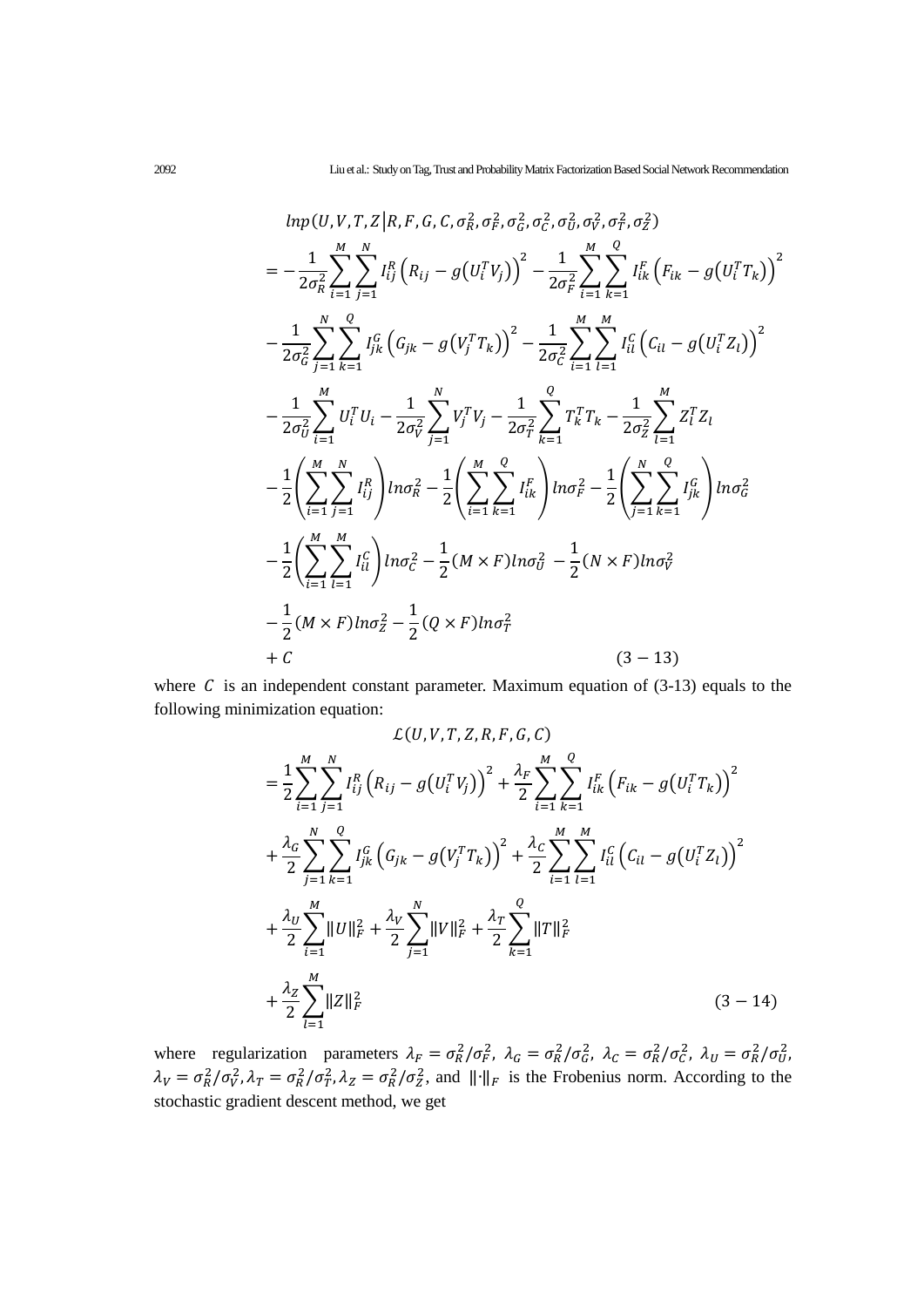$$
\frac{\partial \mathcal{L}}{\partial U_i} = \sum_{j=1}^N I_{ij}^R g'(U_i^T V_j) \big( g(U_i^T V_j) - R_{ij} \big) V_j + \lambda_F \sum_{k=1}^Q I_{ik}^F g'(U_i^T T_k) \big( g(U_i^T T_k) - F_{ik} \big) T_k
$$

$$
+ \lambda_C \sum_{l=1}^M I_{il}^C g'(U_i^T Z_l) \big( g(U_i^T Z_l) - C_{il} \big) Z_l + \lambda_U U_i \tag{3-15}
$$

$$
\frac{\partial \mathcal{L}}{\partial V_j} = \sum_{i=1}^{M} I_{ij}^R g'(U_i^T V_j) \big( g(U_i^T V_j) - R_{ij} \big) U_i + \lambda_G \sum_{k=1}^{Q} I_{jk}^G g'(V_j^T T_k) \big( g(V_j^T T_k) - G_{jk} \big) T_k + \lambda_V V_j \tag{3-16}
$$

$$
\frac{\partial \mathcal{L}}{\partial T_k} = \lambda_F \sum_{i=1}^M I_{ik}^F g'(U_i^T T_k) \big( g(U_i^T T_k) - F_{ik} \big) U_i + \lambda_G \sum_{j=1}^N I_{jk}^G g'(V_j^T T_k) \big( g(V_j^T T_k) - G_{jk} \big) V_j + \lambda_T T_k \tag{3-17}
$$

$$
\frac{\partial \mathcal{L}}{\partial Z_l} = \lambda_c \sum_{i=1}^M I_{il}^C g'(U_i^T Z_l) \big(g(U_i^T Z_l) - C_{il}\big) U_i + \lambda_z Z_l \tag{3-18}
$$

The probabilistic graph for STUIPMF can be described in Fig. 3-4.

To reduce computational complexity, we set regularization parameters  $\lambda_U = \lambda_V = \lambda_T =$  $\lambda_Z = \lambda_F = \lambda_G = \lambda_C = \lambda$  in the latter experiments.



Fig. 3-4. STUIPMF probabilistic graph model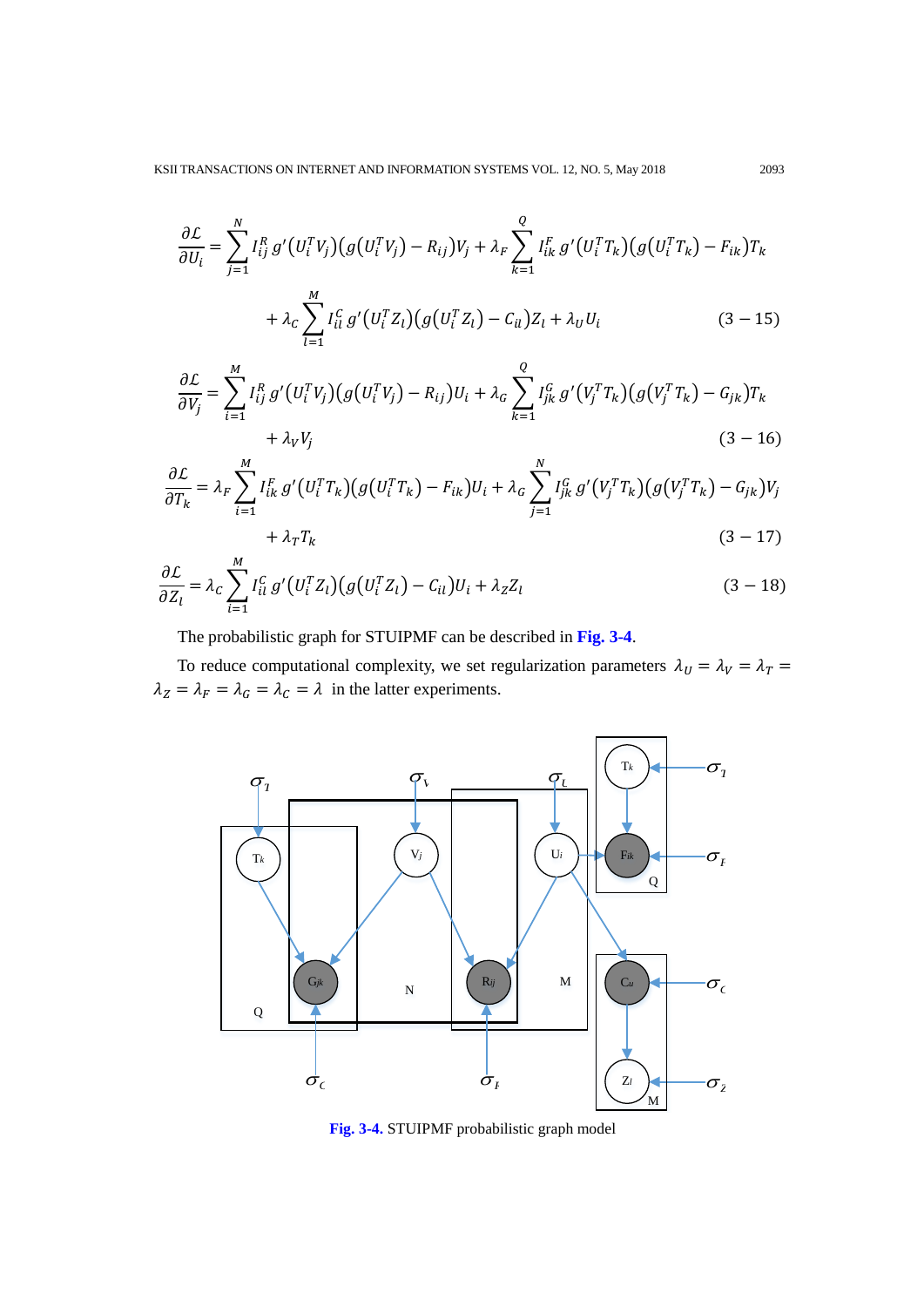## **3.5 Complexity Analysis**

In the stochastic gradient descent method, the main computation is consumed on objective function L and the related derivative operations.  $R_{ij}$ ,  $C_{il}$ ,  $F_{ik}$  and  $G_{jk}$  are all sparse matrixes, so time complexity of L is  $O(\rho_R f + \rho_C f + \rho_F f + \rho_G f)$ , where f is the dimension of latent feature vector,  $\rho_R$ ,  $\rho_C$ ,  $\rho_F$  and  $\rho_G$  are the number of non-zero items in  $R_{ij}$ ,  $C_{il}$ ,  $F_{ik}$  and  $G_{jk}$ , respectively. Computational complexities of  $\frac{\partial L}{\partial U_i}$ ,  $\frac{\partial L}{\partial V_j}$ ,  $\frac{\partial L}{\partial T_i}$  $rac{\partial L}{\partial T_k}$  and  $rac{\partial L}{\partial Z}$ are  $O(\rho_R f + \rho_C f + \rho_F f)$ ,  $O(\rho_R f + \rho_G f)$ ,  $O(\rho_C f)$ , respectively. Therefore, the overall time complexity of STUIPMF is  $(\rho_R f + \rho_C f + \rho_F f + \rho_G f)$  and the computational complexity is linearly to four sparse matrixes  $R_{ij}$ ,  $C_{il}$ ,  $F_{ik}$  and  $G_{jk}$ . All these indicate STUIPMF has good scalability and capable of handling large-scale datasets.

## **4. Experiments and Analysis**

In this section, we conduct experiments on publicly available dataset and compare the results with the existing state-of-art recommender methods (PMF, SoRecUser, SoRecItem and SoRec). In the entire process, we address the following three issues:

(1) How does our recommender model compare with the baseline algorithms?

(2) To what extent our recommendation algorithm alleviates the challenge caused by data sparsity?

(3) Whether our recommender approach can handle large-scale datasets efficiently?

#### **4.1 Dataset**

To test the effectiveness of our recommendation model, we collect a publicly available Last.fm dataset—the hetrec20[1](#page-12-0)1-lastfm-2k data<sup>1</sup>, which was released in the 2nd International Workshop on Information Heterogeneity and Fusion in Recommender Systems (HetRec 2011). The dataset was obtained from Last.fm online music system. It contains 1892 users, 17632 items, 11946 tags, 92834 ratings, 12717 friend records, with an average of 98.562 tags per user and 14.891 tags per item. All the users are connected by means of friendship. The relationship between users, tags and music artists in the dataset are structured and stored in [user, tag, artist] tuples.

#### **4.2 Measures**

l

In this paper two popular accuracy indicators, the Root Mean Squared Error (RMSE) and the Mean Absolute Error (MAE) [37], are used to evaluate the effectiveness of our recommendation model. RMSE and MAE between the predicted and actual ratings can be obtained according to the following formulas:

<span id="page-12-0"></span><sup>1</sup> http://ir.ii.uam.es/hetrec2011/datasets.html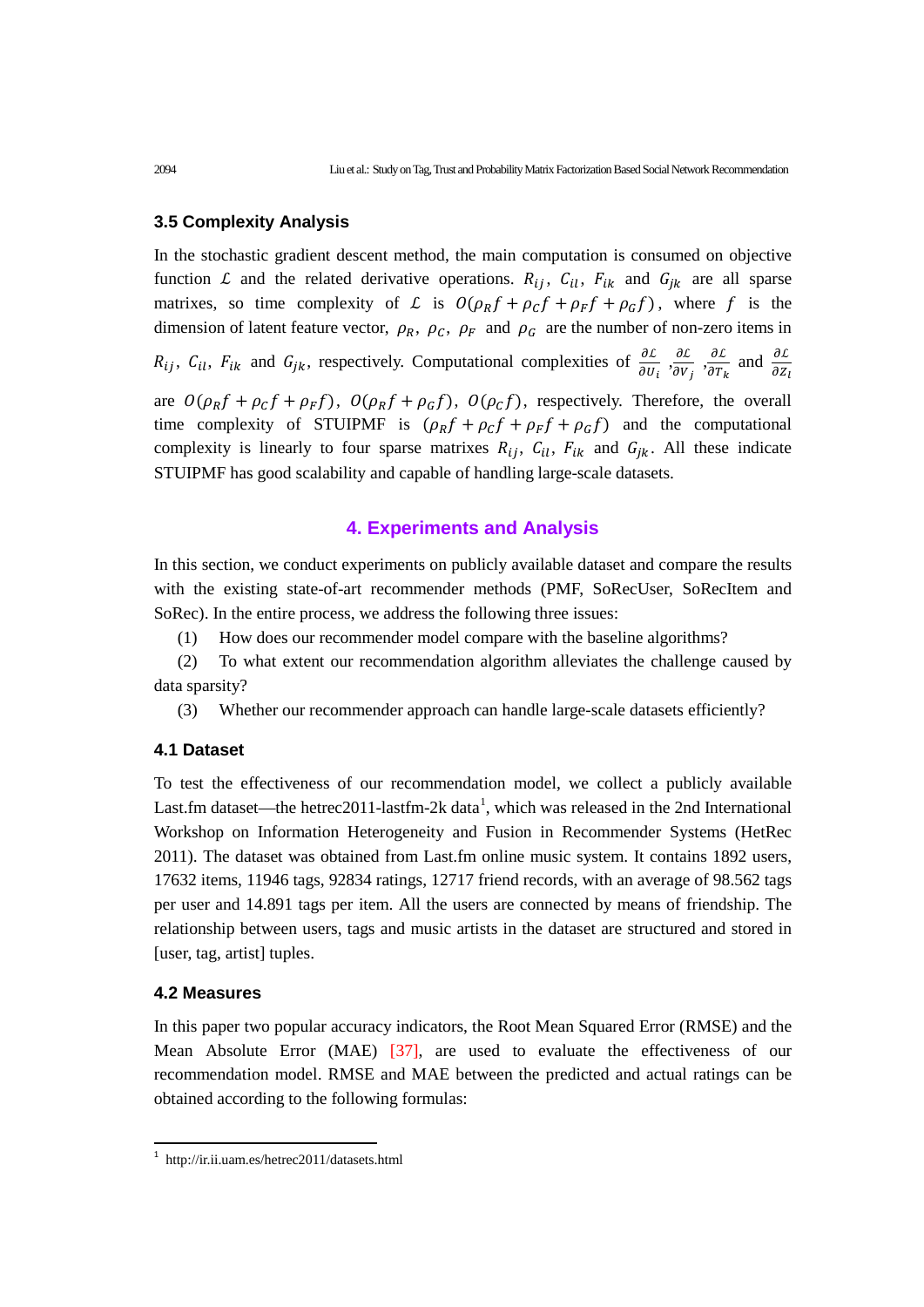$$
RMSE = \sqrt{\frac{\sum_{(u,i)\in N} (R_{ui} - \widehat{R_{ui}})^2}{|N|}}
$$
(3-19)

$$
MAE = \frac{\sum_{(u,i)\in N} |R_{ui} - \widehat{R_{u1}}|}{|N|}
$$
(3-20)

where  $R_{ui}$  are actual ratings for test set N of user-item pairs  $(u, i)$ , and  $\widehat{R_{ui}}$  are the predicted value. Usually,  $R_{ui}$  can be calculated offline and  $\widehat{R_{ui}}$  can be calculated from any recommender models.

## **4.3 Setup and Metrics**

As listed in Tab. 3-1,  $M, N, Q, R_{ij}, F_{ik}, G_{ik}$  and  $C_{il}$  can be acquired from the experimental dataset directly,  $U_{M*F}$ ,  $V_{N*F}$ ,  $Z_{M*F}$  and  $T_{Q*F}$ , can be obtained by probabilistic matrix factorization, and  $\overline{R}_{ij}$  can be calculated according to the different social network recommendation models. The calculation of latent feature vectors  $(U_{M*F}, V_{N*F},$  $Z_{M*F}$  and  $T_{Q*F}$ ) is very important in our experiments, and we take  $U_{M*F}$  and  $V_{N*F}$  as examples to demonstrate the calculated values with part of Last.fm dataset. **Fig. 4-1** shows a user-item matrix with 6 users and 8 rated items. After probabilistic matrix factorization, two latent feature vectors (U and V) can be acquired. As show in Fig. 4-2 and Fig. 4-3,  $U_m$  and  $V_n$  are the latent feature vectors of users  $u_m$  and  $v_n$ , respectively.

We randomly split the Last.fm dataset into two non-overlapping sets: a training set and a test set, where the proportion of training data is 80% and 90%, respectively, and the remainder of the dataset is used as test data. In the experiments, we set training speed parameter  $\alpha$  to 0.001 and latent feature vector dimension F to 5. To find an optimized value for regularization parameter  $\lambda$ , we set it to different values to examine the final recommendation precision in STUIPMF. As is shown in **Fig. 4-4** that there is an obvious influence of  $\lambda$  on MAE and RMSE. Specifically, both MAE and RMSE decrease apparently while  $\lambda$  increase from 0.004 to 0.007, and then grow up almost linearly when  $\lambda$  exceed 0.007. Therefore, we set  $\lambda$  to 0.007, which is the mean value of the selected test data in the latter comparison experiments.

|                            |                                       |               | $ V_1 V_2 V_3 V_4 V_5 V_6 V_7 V_8$ |      |  |                             |     |  |  |  |  | 1.55 1.23 0.35 0.78 0.61 -0.02       |  |
|----------------------------|---------------------------------------|---------------|------------------------------------|------|--|-----------------------------|-----|--|--|--|--|--------------------------------------|--|
|                            | $ u_1 $ 4   2                         |               |                                    |      |  |                             |     |  |  |  |  | $0.36$ 0.78 1.11 0.39 1.11 0.21      |  |
|                            |                                       | $ u_2 $ 3   3 |                                    |      |  |                             |     |  |  |  |  |                                      |  |
| $ u_3 $ 3                  |                                       |               |                                    |      |  |                             | 113 |  |  |  |  | $U = 0.56$ 0.19 0.13 0.81 0.26 1.50  |  |
| $u_4$                      |                                       |               |                                    |      |  |                             |     |  |  |  |  | $0.37$ 1.33 $-0.41$ 0.61 $-0.910.65$ |  |
|                            |                                       |               | $ u_5 $ 4   1   3                  |      |  | $\frac{1}{3}$ $\frac{1}{4}$ |     |  |  |  |  |                                      |  |
|                            |                                       | $ u_6 $ 2   3 |                                    | 13:5 |  |                             |     |  |  |  |  | 1.03 0.12 0.17 1.16 1.81 0.45        |  |
|                            | Fig. 4-2. User latent feature vectors |               |                                    |      |  |                             |     |  |  |  |  |                                      |  |
| Fig. 4-1. User-item Matrix |                                       |               |                                    |      |  |                             |     |  |  |  |  |                                      |  |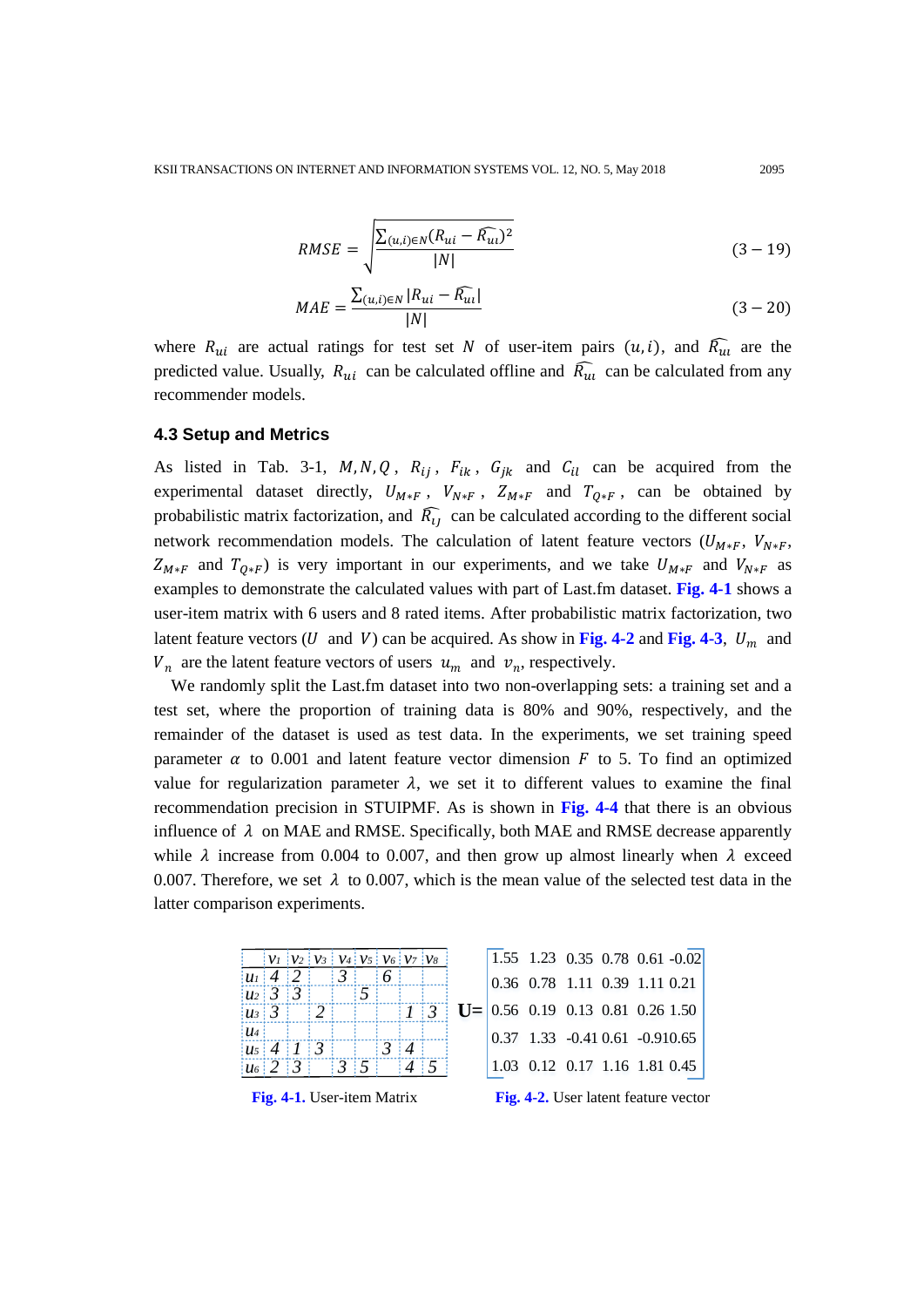

**Fig. 4-4.** The impact of regularization parameter  $\lambda$  on recommendation result in STUIPMF

#### **4.4 Comparisons**

In the experiments, the compared approaches include:

(1) PMF: it is one of the most well-known models in matrix factorization, and we have explained its basic principle in detail in Section 2.3.

(2) SoRecUser: this is a promising method that takes both items' ratings and users' tags into account. Its objective function is shown in Equation (3-4).

(3) SoRecItem: this method makes full use of both users' ratings and items' tags to generate recommendations based on the probability calculated by Equation (3-8).

(4) SoRec: the method uses both users' ratings and users' trust. Its objective function is shown in Equation (3-12).

(5) STUIPMF: this is the method proposed in the paper. Its objective function is shown in Equation (3-13).

#### **4.4.1 Performance Comparison**

Tab. 4-1 and Tab. 4-2 report the recommendation results by comparing approaches while latent feature dimension value  $F$  is set to 5 and 10. The results indicate that:

—STUIPMF outperforms PMF, SoRecUser, SoRecItem and SoRec with different latent feature dimension values, no matter take 80% or 90% of the dataset as training set. For instance, in performance comparisons using 80% of the dataset as training set, STUIPMF attains 0.7138 in terms of MAE when latent feature dimension value  $F$  is set to 5, while under the same condition, PMF achieves 0.7461 for the counterpart test.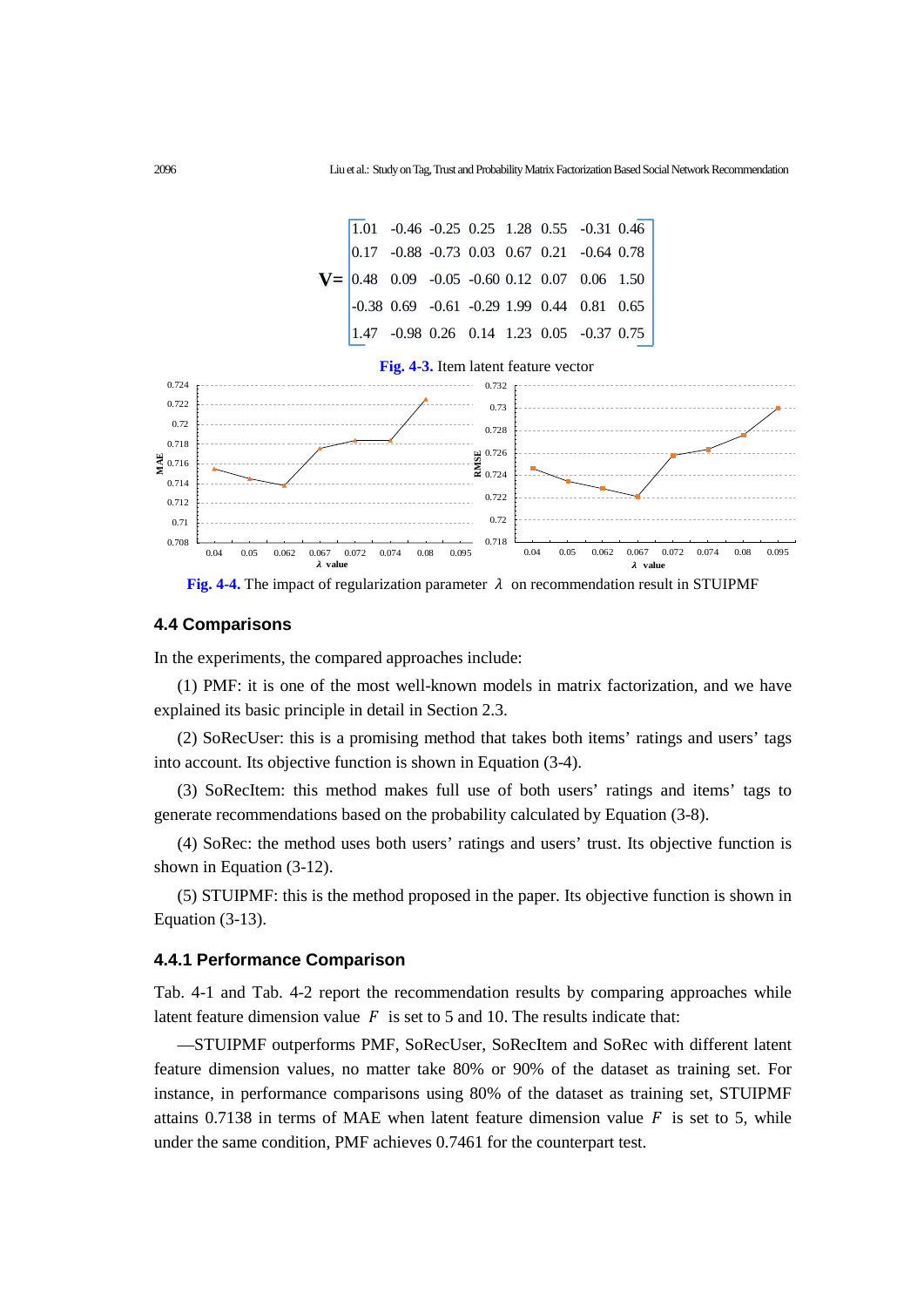—Both SoRecUser and SoRecItem integrate social tag information and achieve better performance than PMF; SoRec incorporates social trust information, and get better performance than PMF; Meanwhile, STUIPMF make an integrated usage of social tag, social trust and rating, and outperforms all other methods listed in Tab. 4-1. This implies the importance of fusing multidimensional information in social network recommendation.

—With the increase of latent feature dimension value  $F$ , the recommendation accuracy tends to decrease for PMF, SoRecUser, SoRecItem, SoRec and STUIPMF.

|                |            | $F=5$       | $F=10$     |             |  |
|----------------|------------|-------------|------------|-------------|--|
| Methods        | <b>MAE</b> | <b>RMSE</b> | <b>MAE</b> | <b>RMSE</b> |  |
| <b>PMF</b>     | 0.7461     | 0.7526      | 0.7493     | 0.7422      |  |
| SoRecUser      | 0.7258     | 0.7330      | 0.7228     | 0.7269      |  |
| SoRecItem      | 0.7327     | 0.7391      | 0.7309     | 0.7347      |  |
| SoRec          | 0.7350     | 0.7427      | 0.7349     | 0.7355      |  |
| <b>STUIPMF</b> | 0.7138     | 0.7211      | 0.7124     | 0.7188      |  |

**Table 4-1.** Performance comparisons using 80% of the dataset as training set

|  | <b>Table 4-2.</b> Performance comparisons using 90% of the dataset as training set |  |  |  |
|--|------------------------------------------------------------------------------------|--|--|--|
|  |                                                                                    |  |  |  |

| <b>Methods</b> |            | $F=5$       | $F=10$     |             |  |
|----------------|------------|-------------|------------|-------------|--|
|                | <b>MAE</b> | <b>RMSE</b> | <b>MAE</b> | <b>RMSE</b> |  |
| <b>PMF</b>     | 0.7441     | 0.7512      | 0.73283    | 0.7398      |  |
| SoRecUser      | 0.7203     | 0.7276      | 0.7188     | 0.7237      |  |
| SoRecItem      | 0.7309     | 0.7380      | 0.7302     | 0.7376      |  |
| SoRec          | 0.7277     | 0.7417      | 0.7335     | 0.7371      |  |
| <b>STUIPME</b> | 0.7099     | 0.7175      | 0.7072     | 0.7124      |  |

#### **4.4.2 Data Sparsity**

Data Sparsity is deemed as one of the greatest challenges in recommender systems. To examine the performance of the proposed STUIPMF in different data sparsity conditions, we group all the users in the 80% training dataset based on users' rating numbers. Here, users are divided into 6 groups: "1-5", "6-25", "26-45", "46-65", "66-80", "81-160" and ">160". **Fig. 4-5** gives an overall picture of the distribution on different range of users' rating number. It shows that 50.8% of the users have less than 5 ratings, and 20.6% of the users have 6-25 ratings.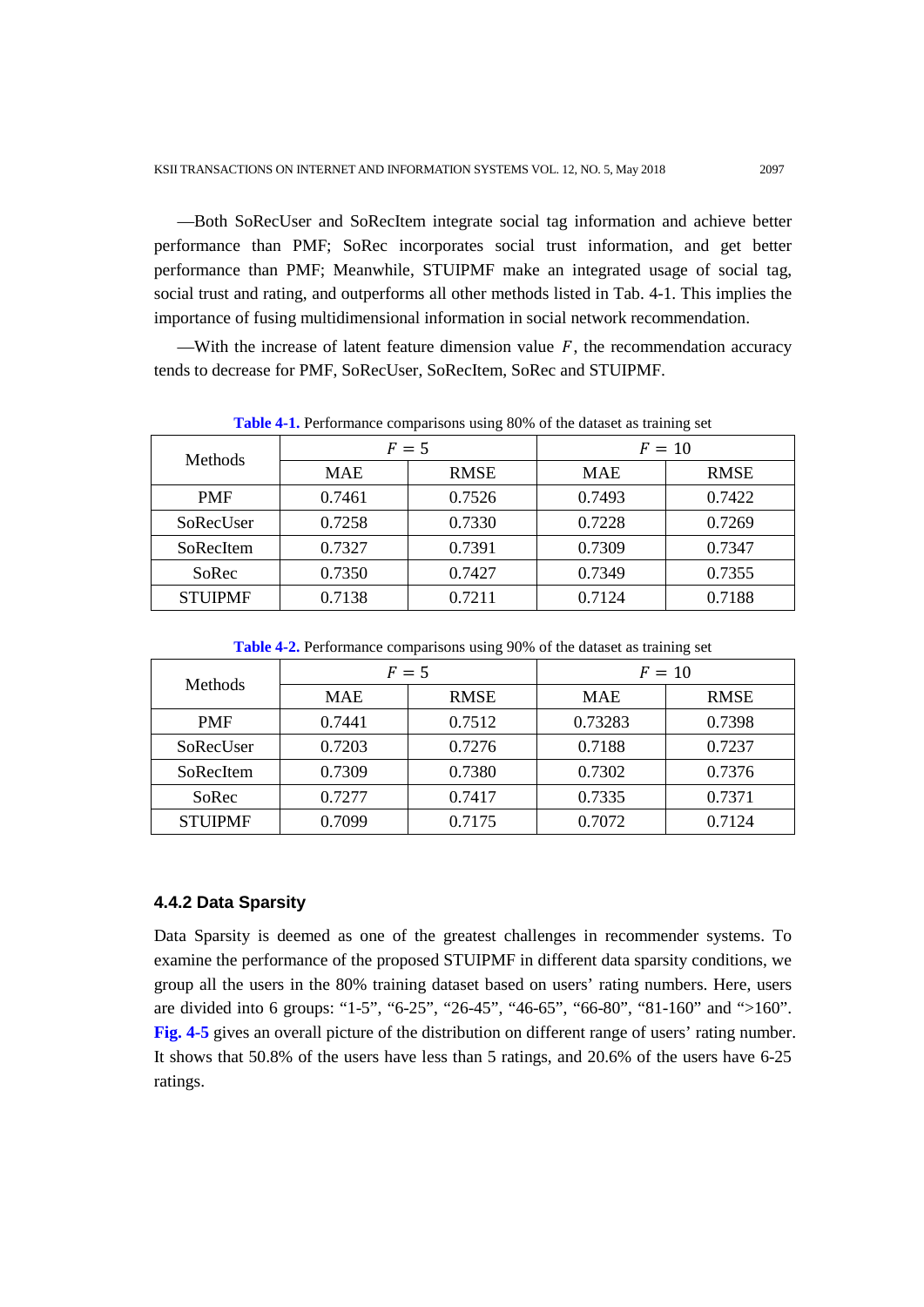

**Fig. 4-6.** Performance comparison on different user categories

From **Fig. 4-6**, we can find that the proposed STUIPMF outperforms PMF, SoRecUser, SoRecItem and SoRec on different user types, evaluated by MAE and RMSE. The reason lies in the fact that STUIPMF incorporate three categories of social data sources (tag, rating and trust). Under conditions of sparse data, for example, seldom rating exits, user latent feature vector can be obtained by many ways, such as user-item matrix or user-trust matrix. Therefore, STUIPMF can effectively alleviate data sparsity problem to a certain extent.

## **5 Conclusion**

This paper investigates the characteristics of social network applications and the exiting recommender approaches. Based on the basic understanding that rating, tag and trust reflect a user's behavior or item's attribute, the paper put forward a unified recommender model STUIPMF to incorporate three different kind of information together within probability matrix factorization framework. The computational analysis shows that STUIPMF has good scalability and able to handle very large-scale datasets. In addition, performance comparison results indicate the proposed model outperforms PMF, SoRecUser, SoRecItem and SoRec while evaluated by MAE and RMSE.

In the future, we will focus on two worthy directions: (1) how to choose more reasonable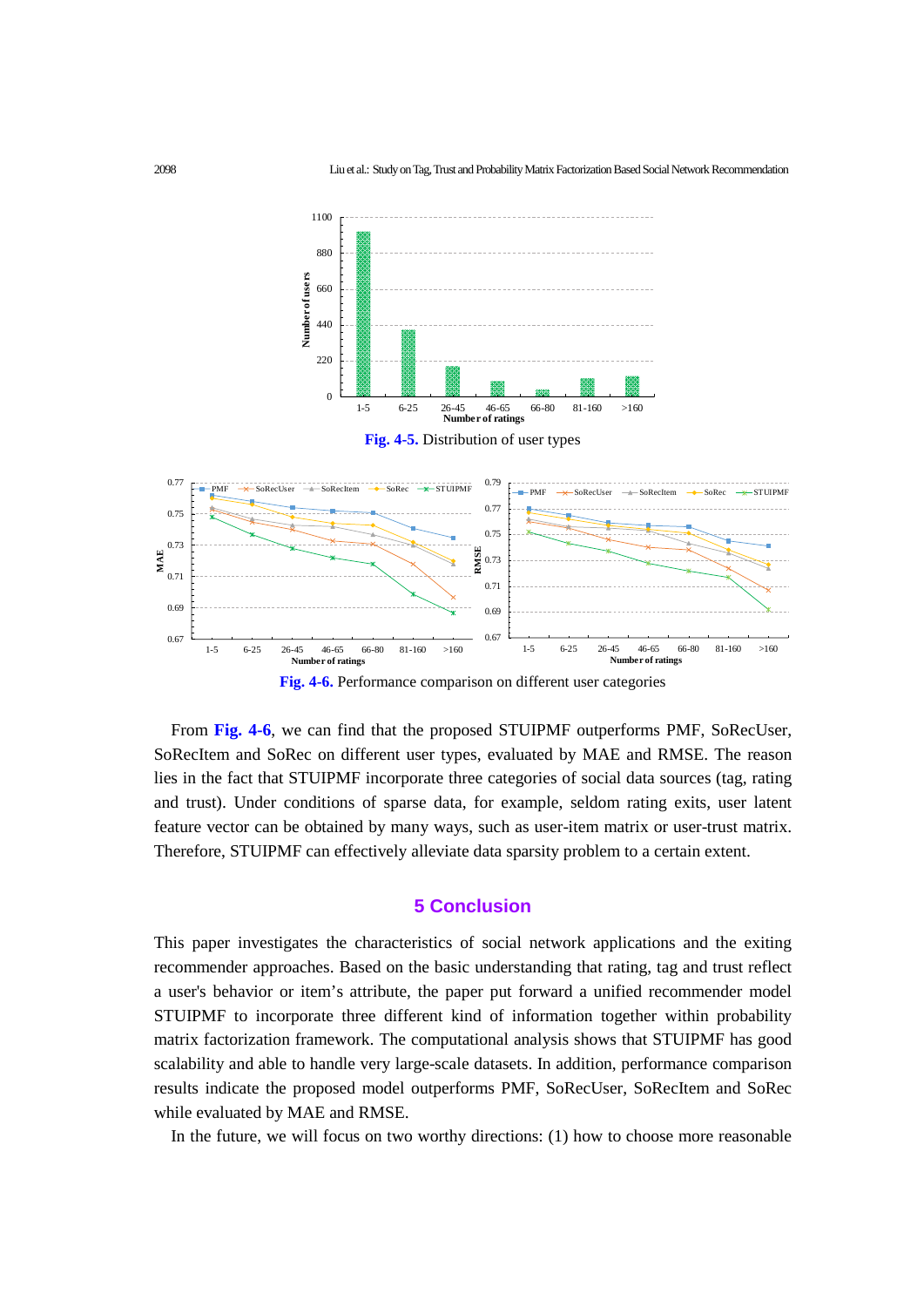parameter values to improve STUIPMF and (2) how to incorporate other available information, such friendship and location context into our model to achieve higher recommendation accuracy.

## **Acknowledgement**

This work is partly supported by the Ministry of Education, the Humanities and Social Sciences Search project (Grant No. 14YJC630210), the Zhijiang Youth Action Project: study on mobile e-commerce recommendation (Grant No. G306), the Zhejiang Public Technology Research and Application project (Grant No. 2015C33065), the Zhejiang Province Education Department General Research project (Grant No. Y201431553), the key project of Ningbo education science planning (Grant No. 2017YZD010), the Natural Science Foundation of Zhejiang (Grant No. LY16G020012), the Major Research Projects of Humanities and Social Sciences in Colleges and Universities of Zhejiang (2014GH015), the Zhejiang Association for Business Economics project (Grant No. 2016SJYB01), the Qinglan program for universities in Jiangsu province, the Modern Port Service Industry and Culture Research Center of the Key Research Base of Philosophy and Social Sciences of Zhejiang Province and the China Scholarship Council.

#### **References**

- [1] Millen D R, Feinberg J, "Using social tagging to improve social navigation," in *Proc. of the Workshop on the Social Navigation and Community based Adaptation Technologies*, June 20-20, 2006. [Article \(CrossRef Link\)](https://s3.amazonaws.com/academia.edu.documents/30702942/millen_feinberg_2006.pdf?AWSAccessKeyId=AKIAIWOWYYGZ2Y53UL3A&Expires=1510287474&Signature=K2ILQfO%2BFl4PepEZhzyNNvViWa0%3D&response-content-disposition=inline%3B%20filename%3DUsing_social_tagging_to_improve_social_n.pdf).
- [2] Wu L, Chen E, Liu Q, Xu L, Bao T, Zhang L, "Leveraging tagging for neighborhood-aware probabilistic matrix factorization," in *Proc. of the 21st ACM international conference on Information and knowledge management*, pp. 1854-1858, October 29 - November 02, 2012. [Article \(CrossRef Link\).](http://dx.doi.org/doi:10.1145/2396761.2398531)
- [3] Zhou T C, Ma H, King I, Lyu M R, "TagRec: Leveraging Tagging Wisdom for Recommendation," in *Proc. of the 2009 International Conference on Computational Science and Engineering*, pp. 194-199, Augst 29-31, 2009. [Article \(CrossRef Link\).](http://dx.doi.org/doi:10.1109/CSE.2009.75)
- [4] MA H., "Learning to Recommend (Ph.D thesis)," Hong Kong; The Chinese University of Hong Kong, 2009. [Article \(CrossRef Link\).](http://www.cse.cuhk.edu.hk/%7Eking/PUB/thesis_hma.pdf)
- [5] Yu Z, Wang C, Bu J, Wang X, Wu Y, Chen C, "Friend recommendation with content spread enhancement in social networks," *Information Sciences*, vol. 309, pp. 102-118, 2015. [Article \(CrossRef Link\).](http://dx.doi.org/doi:10.1016/j.ins.2015.03.012)
- [6] Yom-Tov E, Diaz F, "Out of sight, not out of mind: on the effect of social and physical detachment on information need," in *Proc. of the 34th international ACM SIGIR conference on Research and development in Information Retrieval*, pp. 385-394, July 24-28, 2011. [Article \(CrossRef Link\).](http://dx.doi.org/doi:10.1145/2009916.2009970)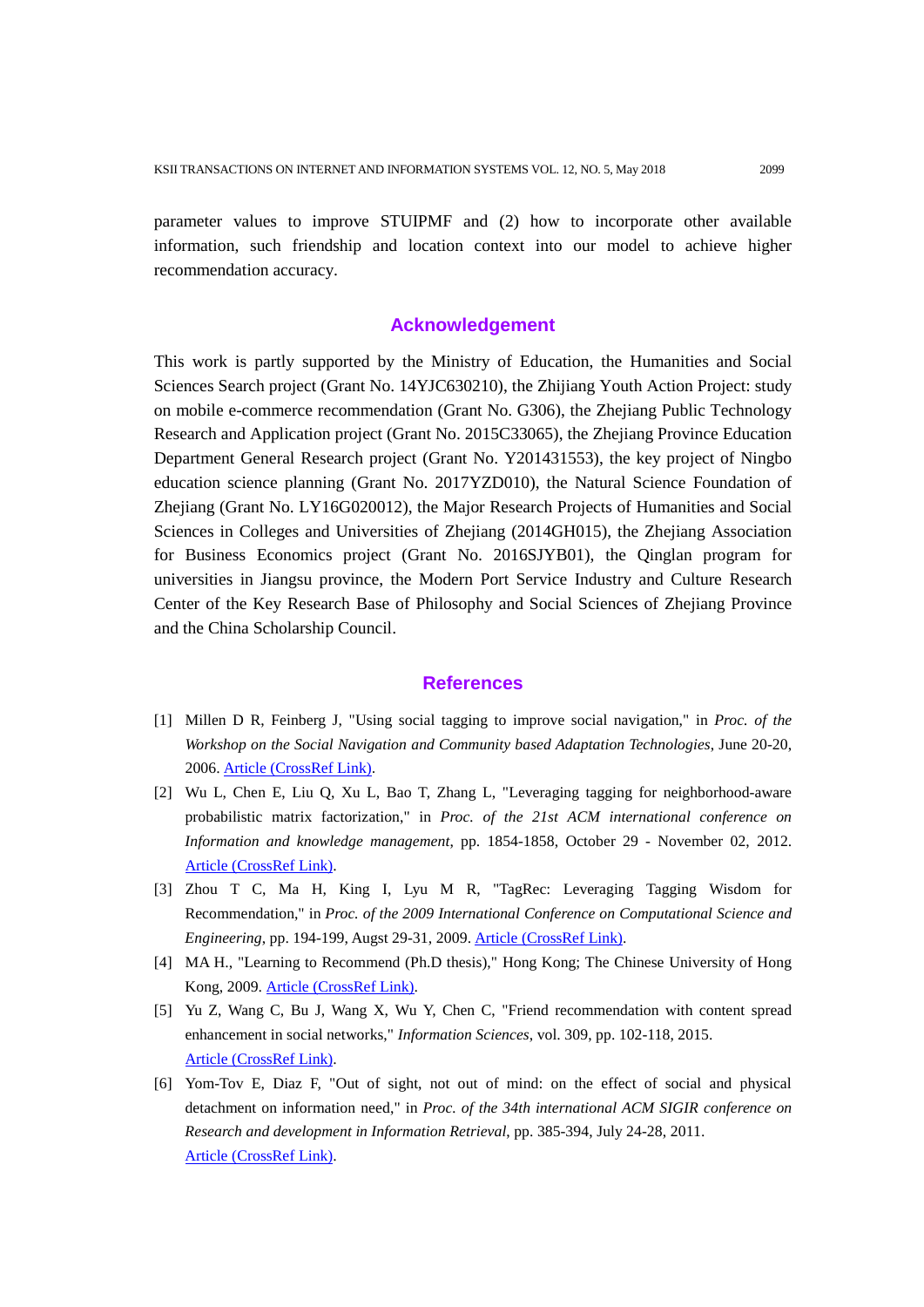- [7] Ma H, King I, Lyu M R, "Learning to recommend with social trust ensemble," in *Proc. of the 32nd international ACM SIGIR conference on Research and development in information retrieval*, pp. 203-210, July 19-23, 2009. [Article \(CrossRef Link\).](http://dx.doi.org/doi:10.1145/1571941.1571978)
- [8] Cha M, Mislove A, Gummadi K P, "A measurement-driven analysis of information propagation in the flickr social network," in *Proc. of the 18th international conference on World wide web*, pp. 721-730, April 20-24, 2009. [Article \(CrossRef Link\).](http://dx.doi.org/doi:10.1145/1526709.1526806)
- [9] Jamali M, Ester M, "A matrix factorization technique with trust propagation for recommendation in social networks," in *Proc. of the fourth ACM conference on Recommender systems*, pp. 135-142, September 26-30, 2010. [Article \(CrossRef Link\).](http://dx.doi.org/doi:10.1145/1864708.1864736)
- [10] Zlatić V, Ghoshal G, Caldarelli G, "Hypergraph topological quantities for tagged social networks," *Physical Review E*, vol. 80, no. 3, pp. 1-8, 2009. [Article \(CrossRef Link\).](http://dx.doi.org/doi:10.1103/PhysRevE.80.036118)
- [11] Hung C-C, Huang Y-C, Hsu J Y-j, Wu D K-C, "Tag-based user profiling for social media recommendation," in *Proc. of the Workshop on Intelligent Techniques for Web Personalization & Recommender Systems at AAAI*, pp. 49-55, July 13-14, 2008. [Article \(CrossRef Link\).](https://vvvvw.aaai.org/Papers/Workshops/2008/WS-08-06/WS08-06-006.pdf)
- [12] Tibély G, Pollner P, Vicsek T, Palla G, "Extracting tag hierarchies," *PloS one*, vol. 8, no. 12, pp. e84133, 2013. [Article \(CrossRef Link\).](http://dx.doi.org/doi:10.1371/journal.pone.0084133)
- [13] Symeonidis P, Nanopoulos A, Manolopoulos Y, "A unified framework for providing recommendations in social tagging systems based on ternary semantic analysis," *IEEE Transactions on Knowledge and Data Engineering*, vol. 22, no. 2, pp. 179-192, 2010. [Article \(CrossRef Link\).](http://dx.doi.org/doi:10.1109/TKDE.2009.85)
- [14] Spyns P, De Moor A, Vandenbussche J, Meersman R, "From folksologies to ontologies: How the twain meet," in *Proc. of the OTM Confederated International Conferences on the Move to Meaningful Internet Systems*, pp. 738-755, October 29-November 3, 2006. [Article \(CrossRef Link\).](http://dx.doi.org/doi:10.1007/11914853_45)
- [15] Iturrioz J, Díaz O, Azpeitia I, "Reactive tags: Associating behaviour to prescriptive tags," in *Proc. of the 22nd ACM conference on Hypertext and hypermedia*, pp. 191-200, June 06-09, 2011. [Article \(CrossRef Link\).](http://dx.doi.org/doi:10.1145/1995966.1995993)
- [16] Ames M, Naaman M, "Why we tag: motivations for annotation in mobile and online media," in *Proc. of the SIGCHI conference on Human factors in computing systems*, pp. 971-980, April 28 - May 3, 2007. [Article \(CrossRef Link\).](http://dx.doi.org/doi:10.1145/1240624.1240772)
- [17] Golder S A, Huberman B A, "Usage patterns of collaborative tagging systems," *Journal of information science*, vol. 32, no. 2, pp. 198-208, 2006. [Article \(CrossRef Link\).](http://dx.doi.org/doi:10.1177/0165551506062337)
- [18] Heymann P, Ramage D, Garcia-Molina H, "Social tag prediction," in *Proc. of the 31st annual international ACM SIGIR conference on Research and development in information retrieval*, pp. 531-538, July 20-24, 2008. [Article \(CrossRef Link\).](http://dx.doi.org/doi:10.1145/1390334.1390425)
- [19] Chi C, Zhou M X, Yang M, Xiao W, Yu Y, Sun X, "Dandelion: Supporting coordinated, collaborative authoring in Wikis," in *Proc. of the SIGCHI Conference on Human Factors in Computing Systems*, pp. 1199-1202, April 10-15, 2010. [Article \(CrossRef Link\).](http://dx.doi.org/doi:10.1145/1753326.1753505)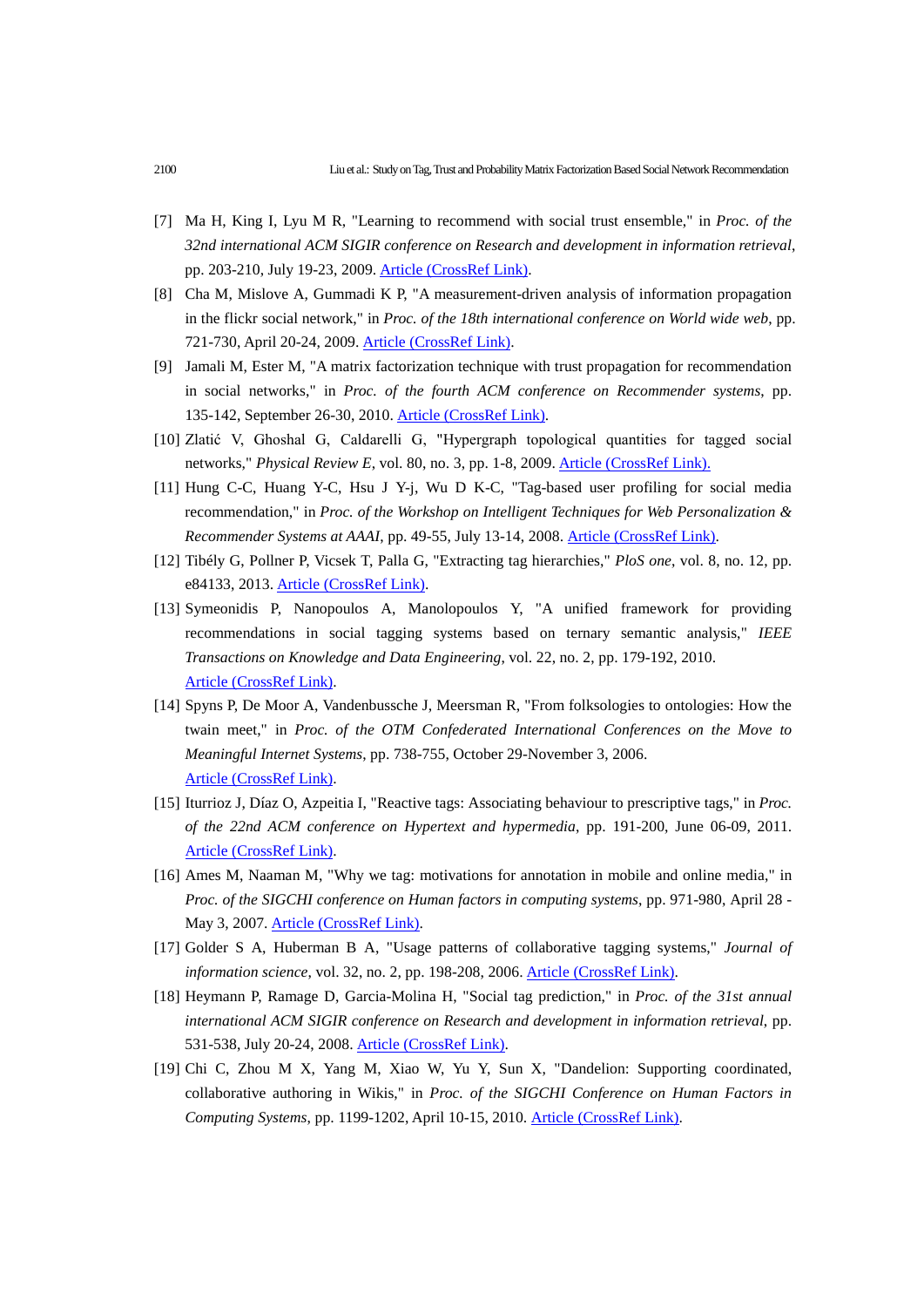- [20] Zhong H, Zhang S, Wang Y, Shu Y, "Study on Directed Trust Graph Based Recommendation for E-commerce System," *INTERNATIONAL JOURNAL OF COMPUTERS COMMUNICATIONS & CONTROL*, vol. 9, no. 4, pp. 510-523, 2014. [Article \(CrossRef Link\).](http://dx.doi.org/doi:10.15837/ijccc.2014.4.228)
- [21] Falcone R, Castelfranchi C, "Social trust: A cognitive approach," *Trust and deception in virtual societies*; Springer, pp. 55-90, 2001. [Article \(CrossRef Link\).](http://dx.doi.org/doi:10.1007/978-94-017-3614-5_3)
- [22] Granovetter M, "Economic action and social structure: The problem of embeddedness," *American journal of sociology*, vol. 91, no. 3, pp. 481-510, 1985. [Article \(CrossRef Link\).](http://dx.doi.org/doi:10.1086/228311)
- [23] Hosmer L T, "Trust: The connecting link between organizational theory and philosophical ethics," *Academy of Management Review*, vol. 20, no. 2, pp. 379-403, 1995. [Article \(CrossRef Link\).](http://portal.psychology.uoguelph.ca/faculty/gill/7140/WEEK_4_Jan.30/Hosmer_AMR1995.pdf)
- [24] Wei Z, "A Novel Trust Model Based on Recommendation for E-commere," in *Proc. of the 2007 International Conference On Service Systems and Service Management*, pp. 1-4, June 09-11, 2007. [Article \(CrossRef Link\).](http://dx.doi.org/doi:10.1109/ICSSSM.2007.4280307)
- [25] Ries S, Kangasharju J, Mühlhäuser M, "A classification of trust systems," in *Proc. of the OTM Confederated International Conferences on the Move to Meaningful Internet Systems*, pp. 894-903, October 29 - November 3, 2006. [Article \(CrossRef Link\).](https://pdfs.semanticscholar.org/e536/5a1c8131a83093fea642c4055d1f16438788.pdf)
- [26] Yuan W, Shu L, Chao H C, Guan D, Lee Y K, Lee S, "ITARS: trust-aware recommender system using implicit trust networks," *IET Communications*, vol. 4, no. 14, pp. 1709-1721, 2010. [Article \(CrossRef Link\).](http://dx.doi.org/doi:10.1049/iet-com.2009.0733)
- [27] Salakhutdinov R, Mnih A, "Probabilistic Matrix Factorization," *Advances in neural information processing systems*, vol. 20, no. 1, pp. 1257-1264, 2008. [Article \(CrossRef Link\).](http://papers.nips.cc/paper/3208-probabilistic-matrix-factorization.pdf)
- [28] Dueck D, Frey B, Dueck D, Frey B J, Probabilistic sparse matrix factorization: University of Toronto Report, 2004. [Article \(CrossRef Link\).](http://www.psi.toronto.edu/%7Epsi/pubs/2004/PSI-TR-2004-23.pdf)
- [29] Wang Z, Sun L, Zhu W, Yang S, Li H, Wu D, "Joint social and content recommendation for user-generated videos in online social network," *IEEE Transactions on Multimedia*, vol. 15, no. 3, pp. 698-709, 2013. [Article \(CrossRef Link\).](http://dx.doi.org/doi:10.1109/TMM.2012.2237022)
- [30] Meng XW, Liu SD, Zhang YJ, Hu X, "Research on social recommender systems (in Chinese)," *Ruan Jian Xue Bao/Journal of Software*, vol. 26, no. 6, pp. 1356-1372, 2015. [Article \(CrossRef Link\).](http://dx.doi.org/doi:10.13328/j.cnki.jos.004831)
- [31] Yu L, Pan R, Li Z, "Adaptive social similarities for recommender systems," in *Proc. of the fifth ACM conference on Recommender systems*, pp. 257-260, October 23-27, 2011. [Article \(CrossRef Link\).](http://dx.doi.org/doi:10.1145/2043932.2043978)
- [32] Liu F, Lee H J, "Use of social network information to enhance collaborative filtering performance," *Expert Systems with Applications*, vol. 37, no. 7, pp. 4772-4778, 2010. [Article \(CrossRef Link\).](http://dx.doi.org/doi:10.1016/j.eswa.2009.12.061)
- [33] Tang J, Hu X, Liu H, "Social recommendation: a review," *Social Network Analysis and Mining*, vol. 3, no. 4, pp. 1113-1133, 2013. [Article \(CrossRef Link\).](http://dx.doi.org/doi:10.1007/s13278-013-0141-9)
- [34] Yang X, Guo Y, Liu Y, Steck H, "A survey of collaborative filtering based social recommender systems," *Computer Communications*, vol. 41, pp. 1-10, 2014. [Article \(CrossRef Link\).](http://dx.doi.org/doi:10.1016/j.comcom.2013.06.009)